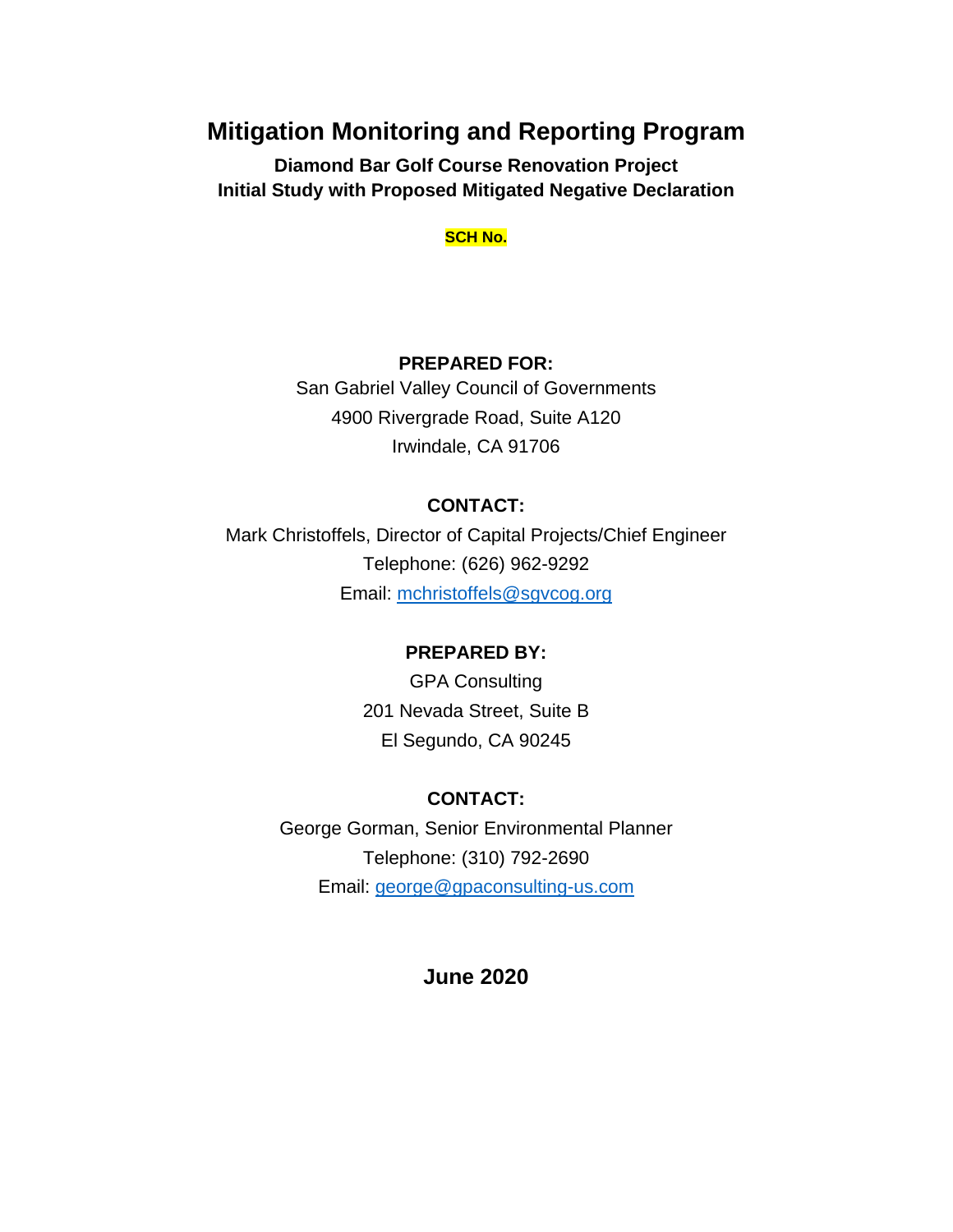# **Mitigation Monitoring and Reporting Program**

The following Mitigation Monitoring and Reporting Program (MMRP) has been prepared in compliance with the California Environmental Quality Act (CEQA) and the State CEQA Guidelines to provide for the monitoring of mitigation measures required of the Diamond Bar Golf Course Renovation Project.

Section 21081.6 of the California Public Resources Code and Section 15091(d) and 15097 of the State CEQA Guidelines require public agencies "to adopt a reporting or monitoring program for changes to the project which it has adopted or made conditions of project approval in order to mitigate or avoid significant effects on the environment." An MMRP is required for the project because the Initial Study/Mitigated Negative Declaration (IS/MND) for the project identified potentially significant adverse impacts related to construction and operation of the project, and mitigation measures have been identified to reduce those impacts to a less-thansignificant-level.

This MMRP will be adopted by the San Gabriel Council of Governments (SGCOG) when it approves the project and will be kept on file at 1000 S. Fremont Avenue Unit 42; Building A-10N, Suite 10-210, Alhambra, CA 91803.

This MMRP is to be used by SGCOG to ensure that adopted mitigation measures identified in the IS/MND are implemented and that implementation is documented. The MMRP is presented in tabular format. The table columns contain the following information:

**Mitigation Measure:** Provides the text of the mitigation measures (by issue area), as provided in the IS/MND, each of which has been adopted and incorporated into the project.

**Time Frame for Implementation:** Identifies the timing of implementation of the mitigation measure.

**Monitoring Period:** Identifies the timing of monitoring the mitigation measure.

**Responsible Party:** Identifies the party responsible for implementation of the mitigation measure.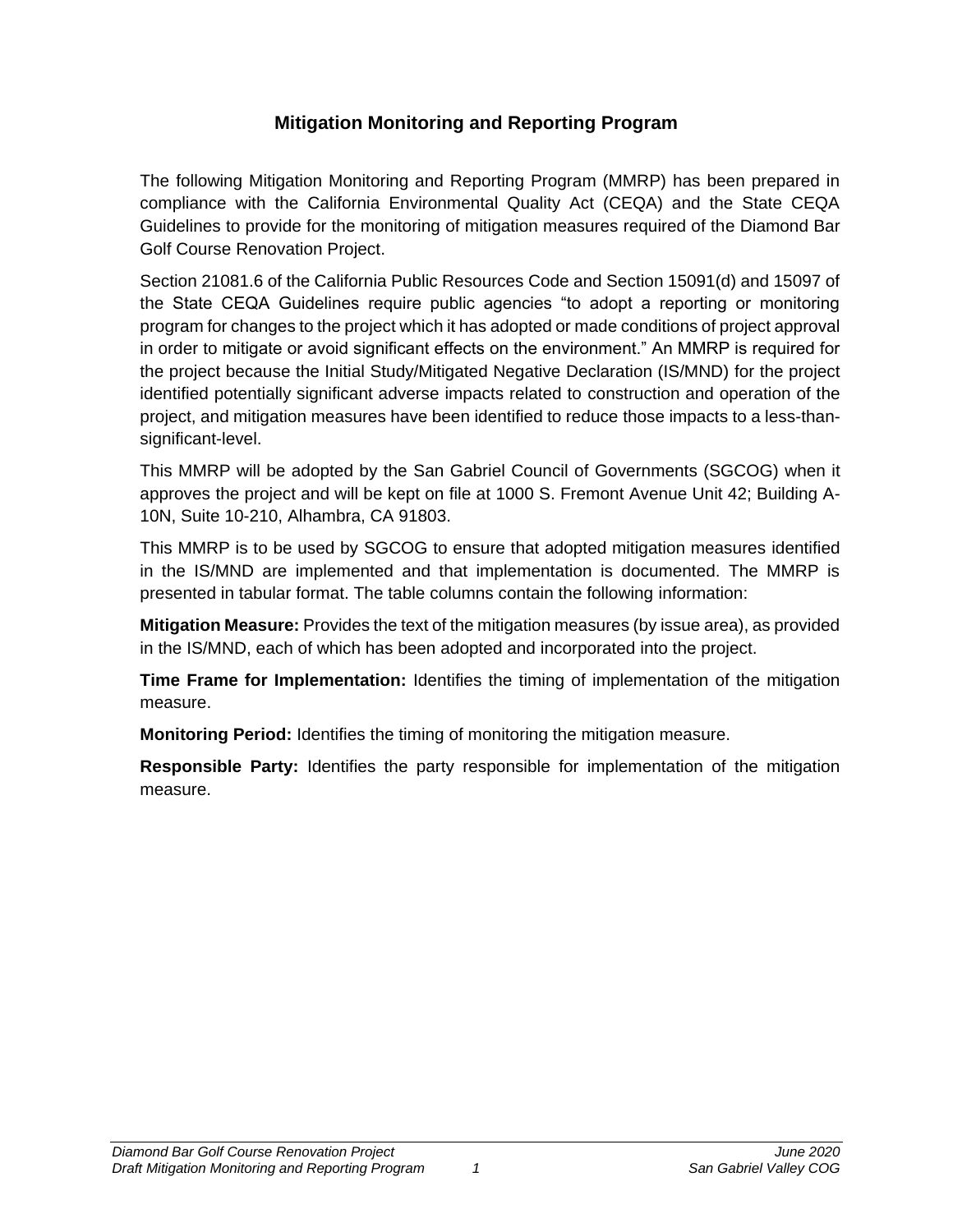# **Mitigation Monitoring and Reporting Program**

## **SCH No.**

# **Diamond Bar Golf Course Renovation Project Initial Study with Proposed Mitigated Negative Declaration**

| Avoidance, Minimization, or<br><b>Mitigation Measure</b>                                                                                                                                                                                                                                                                                                                                                                                                        | <b>Time Frame for</b><br>Implementation | <b>Monitoring</b><br><b>Period</b> | <b>Responsible Party</b> | <b>Verification</b><br>of<br><b>Compliance</b> |             |
|-----------------------------------------------------------------------------------------------------------------------------------------------------------------------------------------------------------------------------------------------------------------------------------------------------------------------------------------------------------------------------------------------------------------------------------------------------------------|-----------------------------------------|------------------------------------|--------------------------|------------------------------------------------|-------------|
|                                                                                                                                                                                                                                                                                                                                                                                                                                                                 |                                         |                                    |                          | <b>Initial</b>                                 | <b>Date</b> |
| <b>Aesthetics</b>                                                                                                                                                                                                                                                                                                                                                                                                                                               |                                         |                                    |                          |                                                |             |
| <b>AES-1:</b> Views of construction and<br>staging areas will be obscured by<br>applying protective screen material to<br>existing property line fencing for those<br>locations where such fencing will be<br>beneficial without being required to<br>enter private property and along the<br>existing fencing of Prospectors Road.<br>Fencing will not be required along<br>Golden Springs Drive nor along<br>Grand Avenue as there are no<br>adjoining homes. | Construction phase                      | Ongoing during<br>construction     | Construction contractor  |                                                |             |
| <b>Air Quality</b>                                                                                                                                                                                                                                                                                                                                                                                                                                              |                                         |                                    |                          |                                                |             |
| <b>MM-AQ-1:</b> All active portions of the<br>construction site will be watered twice<br>daily to prevent excessive amounts of<br>dust.                                                                                                                                                                                                                                                                                                                         | Construction phase                      | Ongoing during<br>construction     | Construction contractor  |                                                |             |
| <b>MM-AQ-2: Non-toxic soil stabilizers</b><br>will be applied to all inactive                                                                                                                                                                                                                                                                                                                                                                                   | Construction phase                      | Ongoing during<br>construction     | Construction contractor  |                                                |             |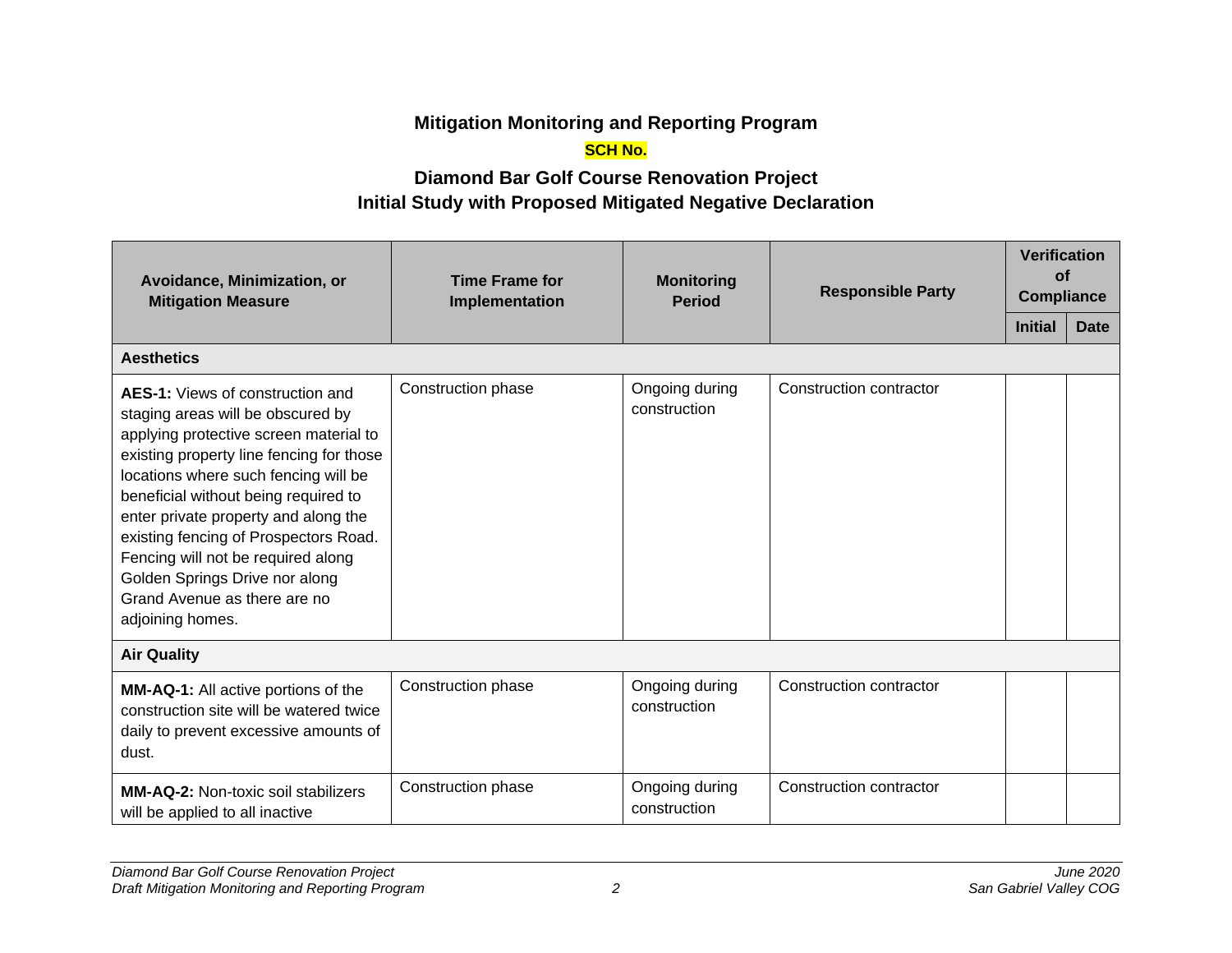| Avoidance, Minimization, or<br><b>Mitigation Measure</b>                                                                                                                                                                                  | <b>Time Frame for</b><br>Implementation | <b>Monitoring</b><br><b>Period</b> | <b>Responsible Party</b> | <b>Verification</b><br>of<br><b>Compliance</b> |             |
|-------------------------------------------------------------------------------------------------------------------------------------------------------------------------------------------------------------------------------------------|-----------------------------------------|------------------------------------|--------------------------|------------------------------------------------|-------------|
|                                                                                                                                                                                                                                           |                                         |                                    |                          | <b>Initial</b>                                 | <b>Date</b> |
| construction areas (previously graded<br>areas inactive for 20 days or more,<br>assuming no rain) according to<br>manufacturers' specifications.                                                                                          |                                         |                                    |                          |                                                |             |
| MM-AQ-3: All excavating and grading<br>operations will be suspended when<br>wind gusts (as instantaneous gust)<br>exceed 25 miles per hour.                                                                                               | Construction phase                      | Ongoing during<br>construction     | Construction contractor  |                                                |             |
| MM-AQ-4: Off-road equipment and<br>on-road vehicles used on-site will be<br>limited to 15 miles per hour.                                                                                                                                 | Construction phase                      | Ongoing during<br>construction     | Construction contractor  |                                                |             |
| MM-AQ-5: All on-site unpaved roads<br>will be paved as soon as feasible,<br>watered twice daily, or chemically<br>stabilized.                                                                                                             | Construction phase                      | Ongoing during<br>construction     | Construction contractor  |                                                |             |
| MM-AQ-6: MM-AQ-1 through MM-<br>AQ-5 and MM-AQ-7 through MM-AQ-<br>12 will be added to the project<br>specifications to prevent visible dust<br>from emanating beyond the Golf<br>Course property line to the maximum<br>extent feasible. | Design and Construction<br>phase        | Ongoing during<br>construction     | Construction contractor  |                                                |             |
| MM-AQ-7: All material transported<br>off-site will be either sufficiently<br>watered or securely covered to                                                                                                                               | Construction phase                      | Ongoing during<br>construction     | Construction contractor  |                                                |             |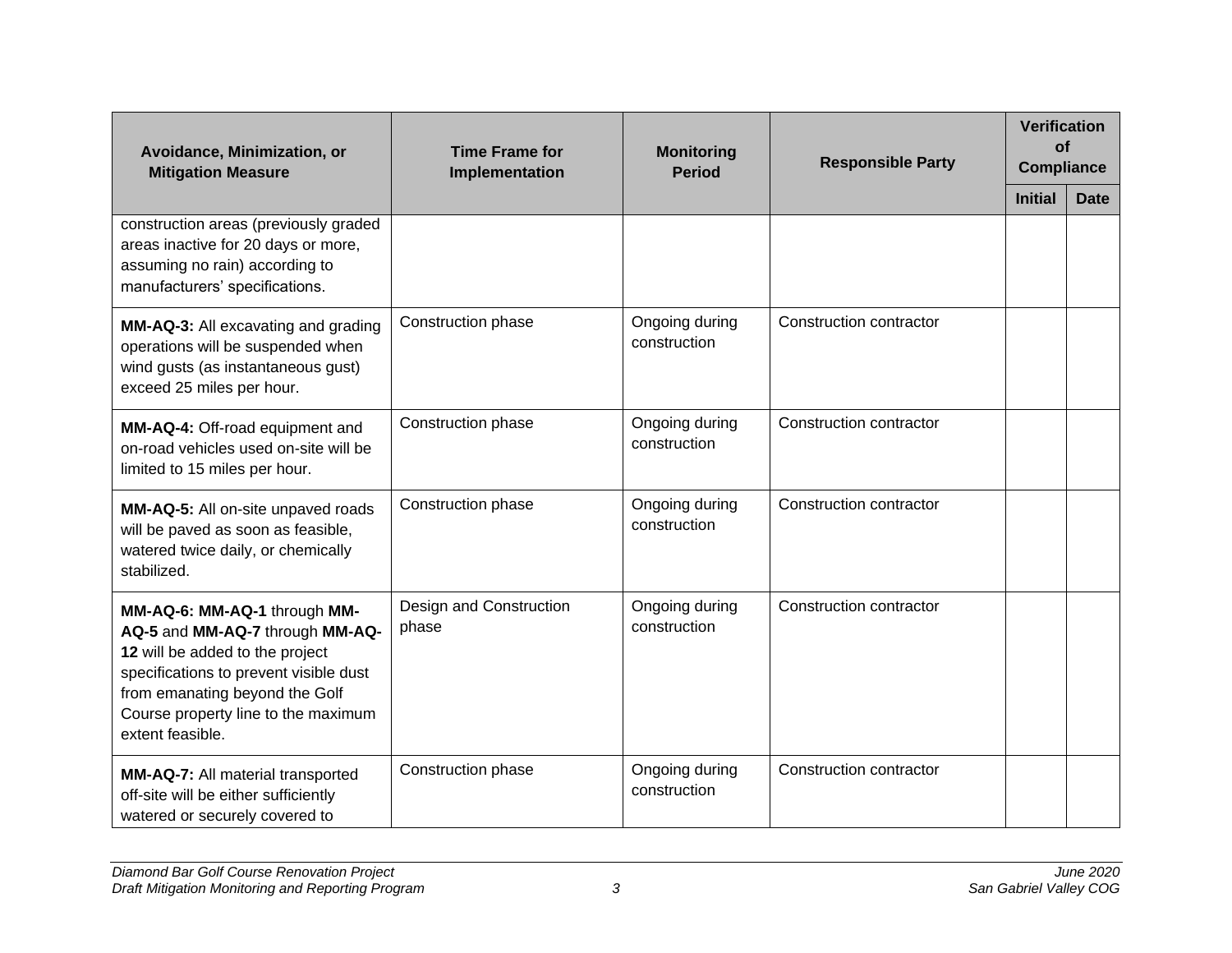| Avoidance, Minimization, or<br><b>Mitigation Measure</b>                                                                                                                                                                                                                                                                                       | <b>Time Frame for</b><br>Implementation | <b>Monitoring</b><br><b>Period</b> | <b>Responsible Party</b>       | <b>Verification</b><br><b>of</b><br><b>Compliance</b> |             |  |
|------------------------------------------------------------------------------------------------------------------------------------------------------------------------------------------------------------------------------------------------------------------------------------------------------------------------------------------------|-----------------------------------------|------------------------------------|--------------------------------|-------------------------------------------------------|-------------|--|
|                                                                                                                                                                                                                                                                                                                                                |                                         |                                    |                                | <b>Initial</b>                                        | <b>Date</b> |  |
| prevent excessive amounts of dust<br>prior to departing the job site.                                                                                                                                                                                                                                                                          |                                         |                                    |                                |                                                       |             |  |
| <b>MM-AQ-8:</b> Track-out devices will be<br>used at all construction site access<br>points.                                                                                                                                                                                                                                                   | Construction phase                      | Ongoing during<br>construction     | <b>Construction contractor</b> |                                                       |             |  |
| MM-AQ-9: All delivery truck tires will<br>be watered down and/or scraped<br>down prior to departing the job site.                                                                                                                                                                                                                              | Construction phase                      | Ongoing during<br>construction     | Construction contractor        |                                                       |             |  |
| MM-AQ-10: Streets will be swept at<br>the end of the day if visible soil<br>material is carried onto adjacent<br>paved public roads in compliance with<br>SCAQMD Rule 1186 and 1186.1.                                                                                                                                                         | Construction phase                      | Ongoing during<br>construction     | Construction contractor        |                                                       |             |  |
| MM-AQ-11: Replace ground cover in<br>disturbed areas as quickly as<br>possible.                                                                                                                                                                                                                                                                | Construction phase                      | Ongoing during<br>construction     | Construction contractor        |                                                       |             |  |
| <b>MM-AQ-12:</b> All trucks that are to haul<br>excavated or graded material on-site<br>will comply with State Vehicle Code<br>Section 23114 (Spilling Loads on<br>Highways), with special attention to<br>Sections 23114(b)(F), (e)(4) as<br>amended, regarding the prevention of<br>such material spilling onto public<br>streets and roads. | Construction phase                      | Ongoing during<br>construction     | Construction contractor        |                                                       |             |  |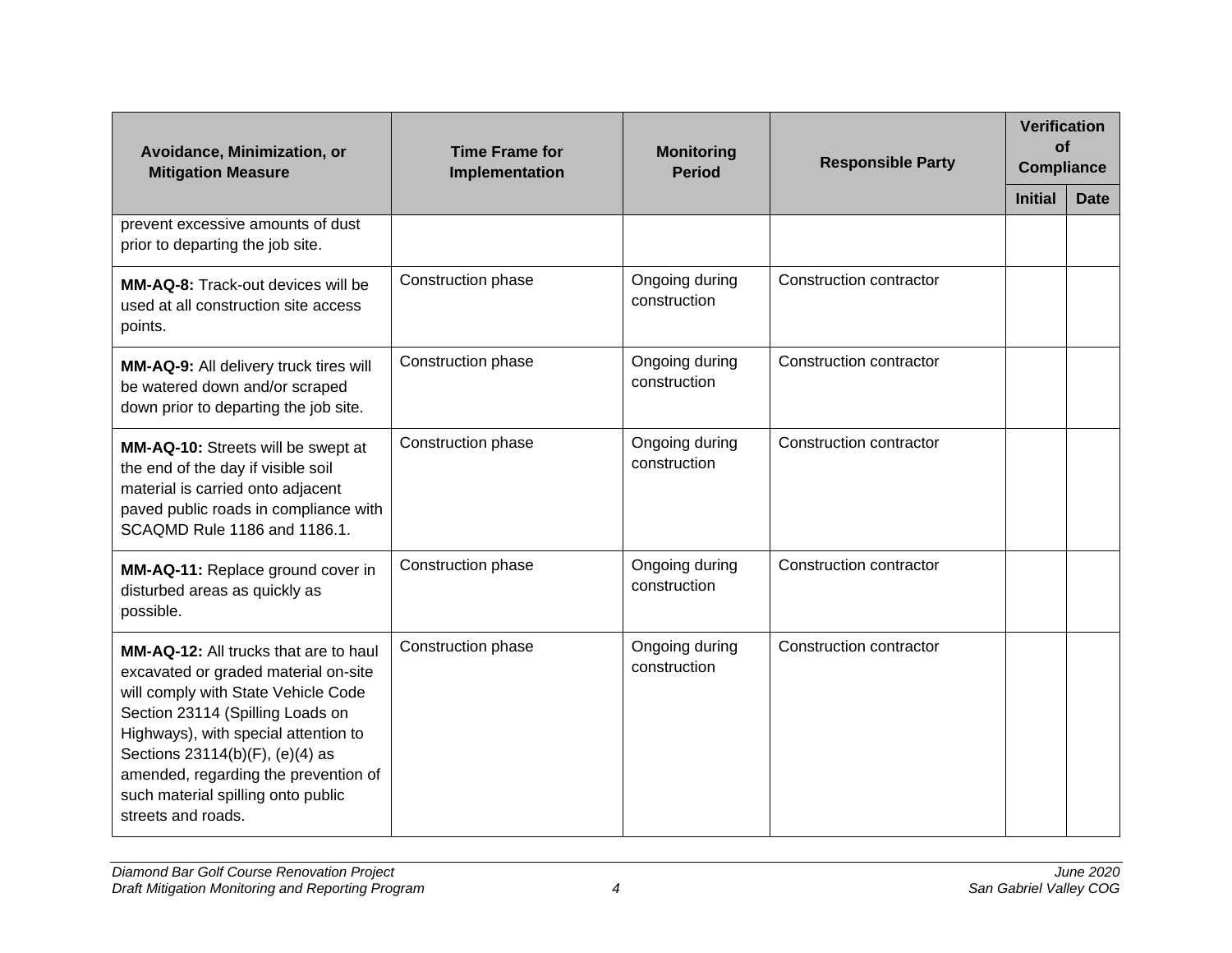| Avoidance, Minimization, or<br><b>Mitigation Measure</b>                                                                                                                                                                                                                                                                                                                                                                                                                                                                                                                                                                                                                                                                                                                                                                                                                                              | <b>Time Frame for</b><br>Implementation | <b>Monitoring</b><br><b>Period</b> |                         | <b>Responsible Party</b> |             | <b>Verification</b><br><b>of</b><br><b>Compliance</b> |  |
|-------------------------------------------------------------------------------------------------------------------------------------------------------------------------------------------------------------------------------------------------------------------------------------------------------------------------------------------------------------------------------------------------------------------------------------------------------------------------------------------------------------------------------------------------------------------------------------------------------------------------------------------------------------------------------------------------------------------------------------------------------------------------------------------------------------------------------------------------------------------------------------------------------|-----------------------------------------|------------------------------------|-------------------------|--------------------------|-------------|-------------------------------------------------------|--|
|                                                                                                                                                                                                                                                                                                                                                                                                                                                                                                                                                                                                                                                                                                                                                                                                                                                                                                       |                                         |                                    |                         | <b>Initial</b>           | <b>Date</b> |                                                       |  |
| MM-AQ-13: Include in all construction<br>contracts the requirement to use 2007<br>and newer diesel haul trucks (e.g.,<br>material delivery trucks and soil<br>import/export).                                                                                                                                                                                                                                                                                                                                                                                                                                                                                                                                                                                                                                                                                                                         | Design phase                            | Ongoing during<br>construction     | Construction contractor |                          |             |                                                       |  |
| MM-AQ-14: Include in all construction<br>contracts the requirement that all off-<br>road diesel-fueled construction<br>equipment greater than 50<br>horsepower will meet Tier 4 off-road<br>emission standards. In addition, if not<br>already supplied with a factory-<br>equipped diesel particulate filter, all<br>construction equipment will be<br>outfitted with Best Available Control<br>Technology (BACT) devices certified<br>by the California Air Resources Board<br>(CARB). Any emissions control<br>device used by the contractor will<br>achieve emissions reductions that are<br>no less than what could be achieved<br>by a Level 3 diesel emissions control<br>strategy for a similarly sized engine<br>as defined by CARB regulations. To<br>the extent locally available,<br>construction equipment will<br>incorporate emissions savings<br>technology such as hybrid drives. In | Design phase                            | Ongoing during<br>construction     | Construction contractor |                          |             |                                                       |  |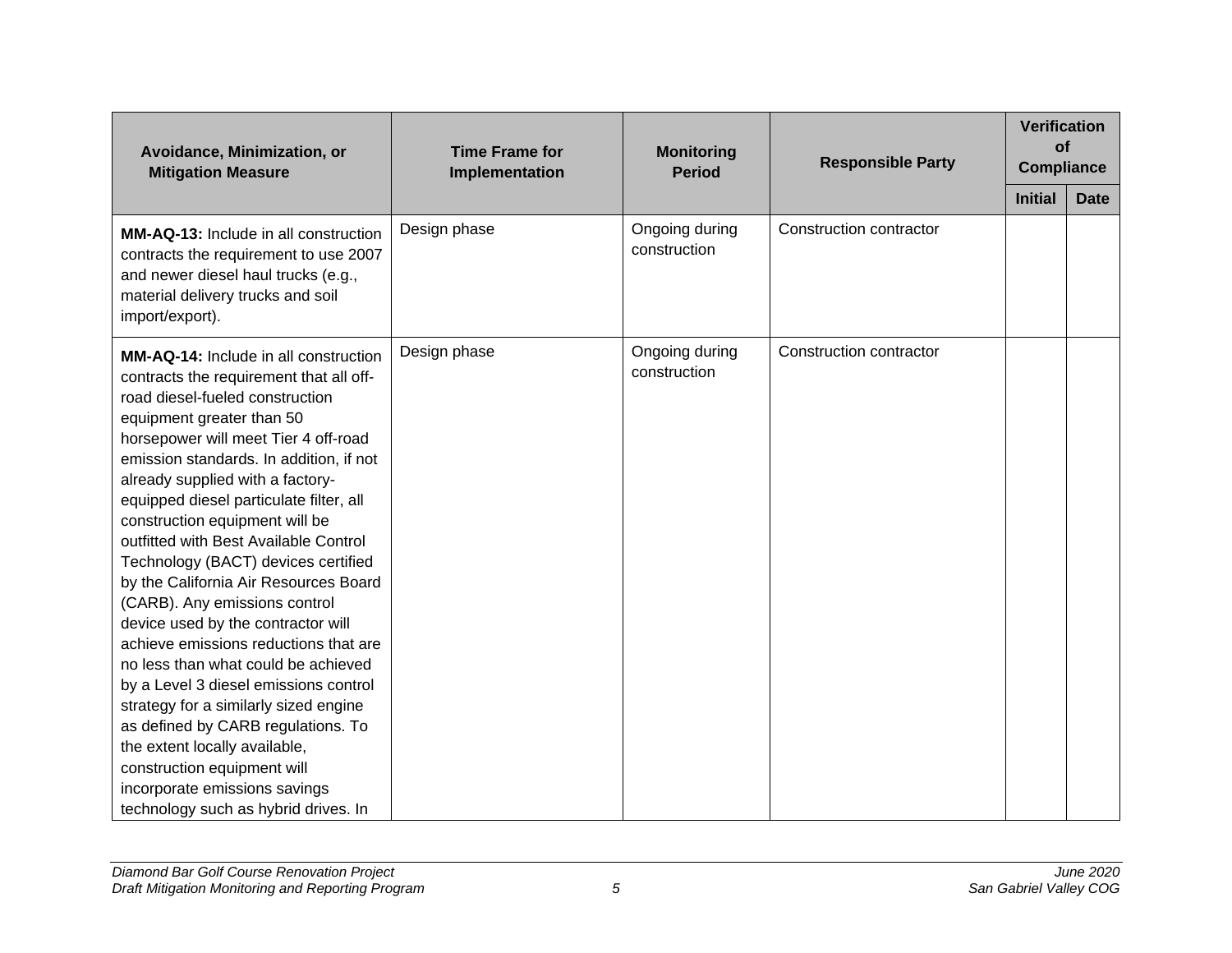| Avoidance, Minimization, or<br><b>Mitigation Measure</b>                                                                                                                                                                                                                                                                                                                | <b>Time Frame for</b><br>Implementation | <b>Monitoring</b><br><b>Period</b> | <b>Responsible Party</b> | <b>Verification</b><br>of<br><b>Compliance</b> |             |
|-------------------------------------------------------------------------------------------------------------------------------------------------------------------------------------------------------------------------------------------------------------------------------------------------------------------------------------------------------------------------|-----------------------------------------|------------------------------------|--------------------------|------------------------------------------------|-------------|
|                                                                                                                                                                                                                                                                                                                                                                         |                                         |                                    |                          | <b>Initial</b>                                 | <b>Date</b> |
| the event that any equipment required<br>under this mitigation measure is not<br>available, provide documentation as<br>information becomes available. A<br>copy of each unit's certified tier<br>specification, BACT documentation,<br>and CARB or SCAQMD operating<br>permit at the time of mobilization of<br>each applicable unit of equipment will<br>be provided. |                                         |                                    |                          |                                                |             |
| <b>MM-AQ-15: Maintain construction</b><br>equipment by conducting regular<br>tune-ups according to the<br>manufacturers' recommendations.                                                                                                                                                                                                                               | Construction phase                      | Ongoing during<br>construction     | Construction contractor  |                                                |             |
| MM-AQ-16: When not in use, the<br>idling of off-road equipment and haul<br>trucks will be prohibited. Signs will be<br>posted in the designated queuing<br>areas and or job sites to remind<br>drivers and the idling prohibition.                                                                                                                                      | Construction phase                      | Ongoing during<br>construction     | Construction contractor  |                                                |             |
| MM-AQ-17: Staging and queuing<br>areas will be located at the furthest<br>distance possible from nearby<br>residential land uses.                                                                                                                                                                                                                                       | Design and construction<br>phases       | Ongoing during<br>construction     | Construction contractor  |                                                |             |
| <b>MM-AQ-18:</b> Truck haul routes will be<br>located along roadways that would                                                                                                                                                                                                                                                                                         | Design and construction<br>phases       | Ongoing during<br>construction     | Construction contractor  |                                                |             |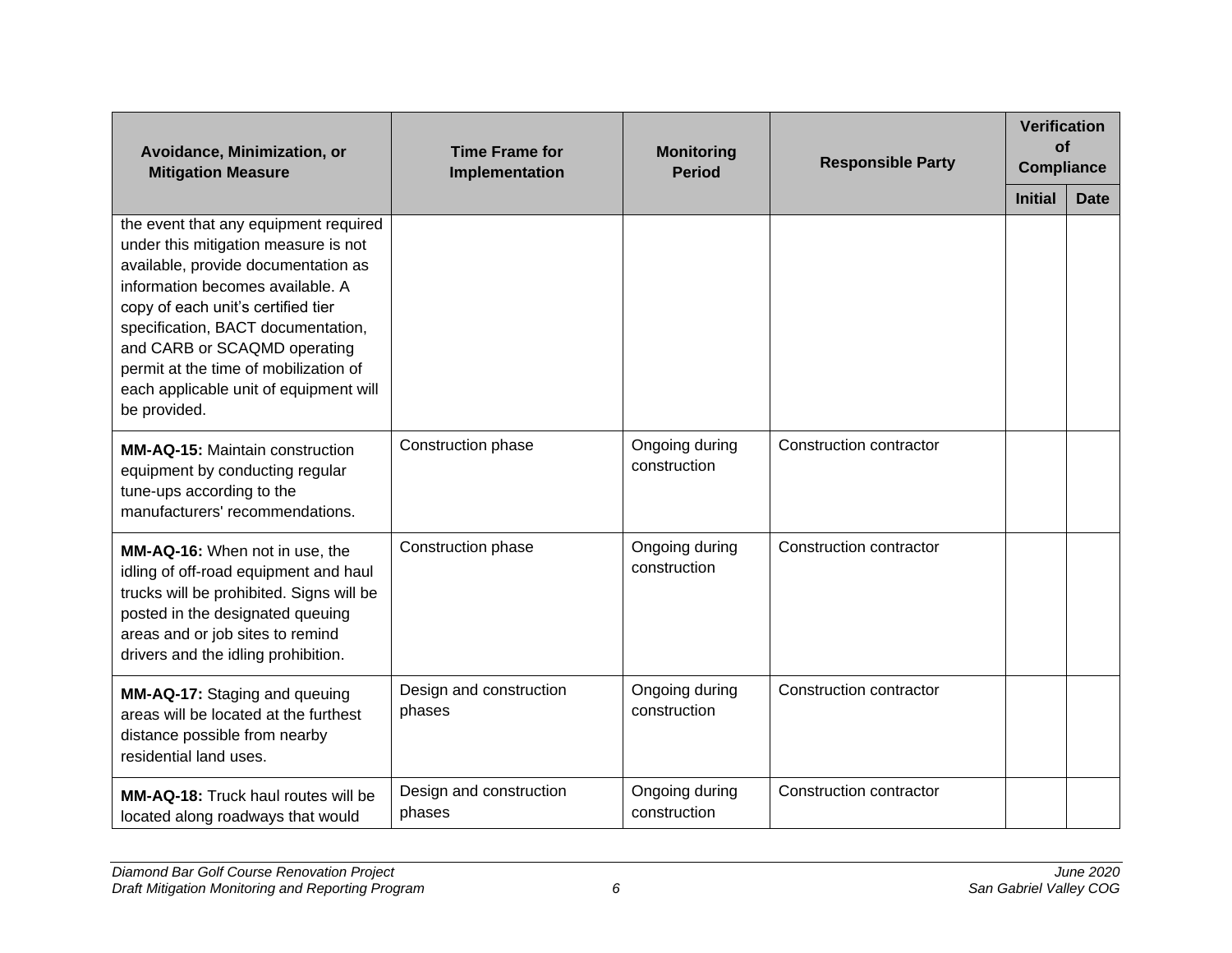| Avoidance, Minimization, or<br><b>Mitigation Measure</b>                                                                                                                                                                                                                                                                                                                                                                                                                                                                                                                                                                                                                                                       | <b>Time Frame for</b><br>Implementation                               | <b>Monitoring</b><br><b>Period</b> | <b>Responsible Party</b>                                                         | <b>Verification</b><br><b>of</b><br><b>Compliance</b> |             |
|----------------------------------------------------------------------------------------------------------------------------------------------------------------------------------------------------------------------------------------------------------------------------------------------------------------------------------------------------------------------------------------------------------------------------------------------------------------------------------------------------------------------------------------------------------------------------------------------------------------------------------------------------------------------------------------------------------------|-----------------------------------------------------------------------|------------------------------------|----------------------------------------------------------------------------------|-------------------------------------------------------|-------------|
|                                                                                                                                                                                                                                                                                                                                                                                                                                                                                                                                                                                                                                                                                                                |                                                                       |                                    |                                                                                  | <b>Initial</b>                                        | <b>Date</b> |
| minimize potential impacts to nearby<br>sensitive land uses (e.g., residential).                                                                                                                                                                                                                                                                                                                                                                                                                                                                                                                                                                                                                               |                                                                       |                                    |                                                                                  |                                                       |             |
| MM-AQ-19: Use alternatively-fueled<br>(e.g., compressed natural gas,<br>liquefied natural gas, propane),<br>gasoline-fueled, or electrified<br>construction equipment in place of<br>diesel-fueled equipment to the extent<br>locally available.                                                                                                                                                                                                                                                                                                                                                                                                                                                               | Construction phase                                                    | Ongoing during<br>construction     | Construction contractor                                                          |                                                       |             |
| <b>Biological Resources</b>                                                                                                                                                                                                                                                                                                                                                                                                                                                                                                                                                                                                                                                                                    |                                                                       |                                    |                                                                                  |                                                       |             |
| <b>BIO-1:</b> To the extent feasible,<br>grubbing of vegetation within the<br>construction footprint will occur<br>outside of the bird nesting season, as<br>defined by USFWS regulations as<br>February 15 through September 15,<br>to avoid potential impacts to nesting<br>birds. However, should work<br>commence during the nesting<br>season, a preconstruction nest survey<br>is conducted by a qualified biologist<br>within three days prior to the start of<br>construction to ensure no impacts to<br>nesting birds occur. The survey will<br>be conducted within the proposed<br>impact area and adjacent suitable<br>habitat up to 500 feet outside the<br>construction footprint. Should nesting | Construction phase (prior to<br>ground and vegetation<br>disturbance) | Ongoing during<br>construction     | Qualified biologist for San<br>Gabriel Valley Council of<br>Governments (SGVCOG) |                                                       |             |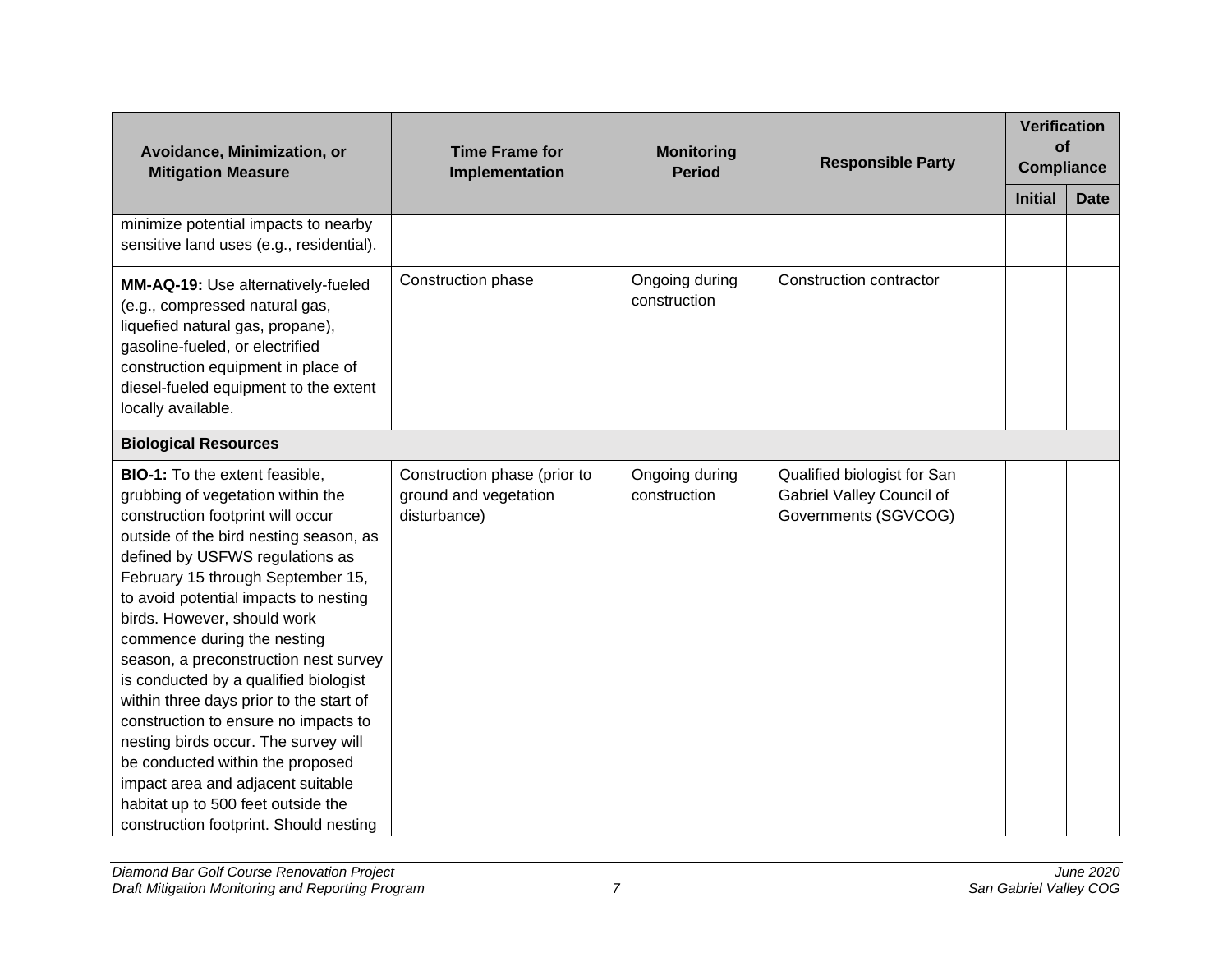| Avoidance, Minimization, or<br><b>Mitigation Measure</b>                                                                                                                                                                                                                                                                                                                                                         | <b>Time Frame for</b><br>Implementation                  | <b>Monitoring</b><br><b>Period</b> | <b>Responsible Party</b>                                                                                       | <b>Verification</b><br><b>of</b><br><b>Compliance</b> |             |
|------------------------------------------------------------------------------------------------------------------------------------------------------------------------------------------------------------------------------------------------------------------------------------------------------------------------------------------------------------------------------------------------------------------|----------------------------------------------------------|------------------------------------|----------------------------------------------------------------------------------------------------------------|-------------------------------------------------------|-------------|
|                                                                                                                                                                                                                                                                                                                                                                                                                  |                                                          |                                    |                                                                                                                | <b>Initial</b>                                        | <b>Date</b> |
| birds be present, no work will be<br>conducted within a minimum of 50<br>feet of that area until the young have<br>fledged and are no longer affected by<br>the project, as determined by the<br>qualified biologist.                                                                                                                                                                                            |                                                          |                                    |                                                                                                                |                                                       |             |
| <b>BIO-2:</b> Construction equipment will<br>be cleaned of mud or other debris<br>that may contain invasive plants<br>and/or seeds and inspected to reduce<br>the potential for spreading noxious<br>weeds (before arriving at the site and<br>before leaving).                                                                                                                                                  | Construction phase                                       | Ongoing during<br>construction     | Construction contractor                                                                                        |                                                       |             |
| <b>BIO-3:</b> As the project design is<br>finalized, field reviews will be<br>conducted by a certified arborist to<br>avoid affecting native trees where<br>practicable.                                                                                                                                                                                                                                         | Design phase                                             | Prior to<br>construction           | Certified arborist contracted by<br>the Los Angeles County<br>Metropolitan Transportation<br>Authority (Metro) |                                                       |             |
| <b>BIO-4:</b> To ensure the construction<br>footprint within the Biological Study<br>Area is minimized to the extent<br>practicable adjacent to areas<br>containing native trees, a qualified<br>biological monitor will flag and stake<br>the construction limits in the field in<br>coordination with the contractor. The<br>biological monitor will be onsite during<br>construction to ensure the protection | Construction phase (prior to<br>construction activities) | Ongoing during<br>construction     | Qualified biologist for SGVCOG                                                                                 |                                                       |             |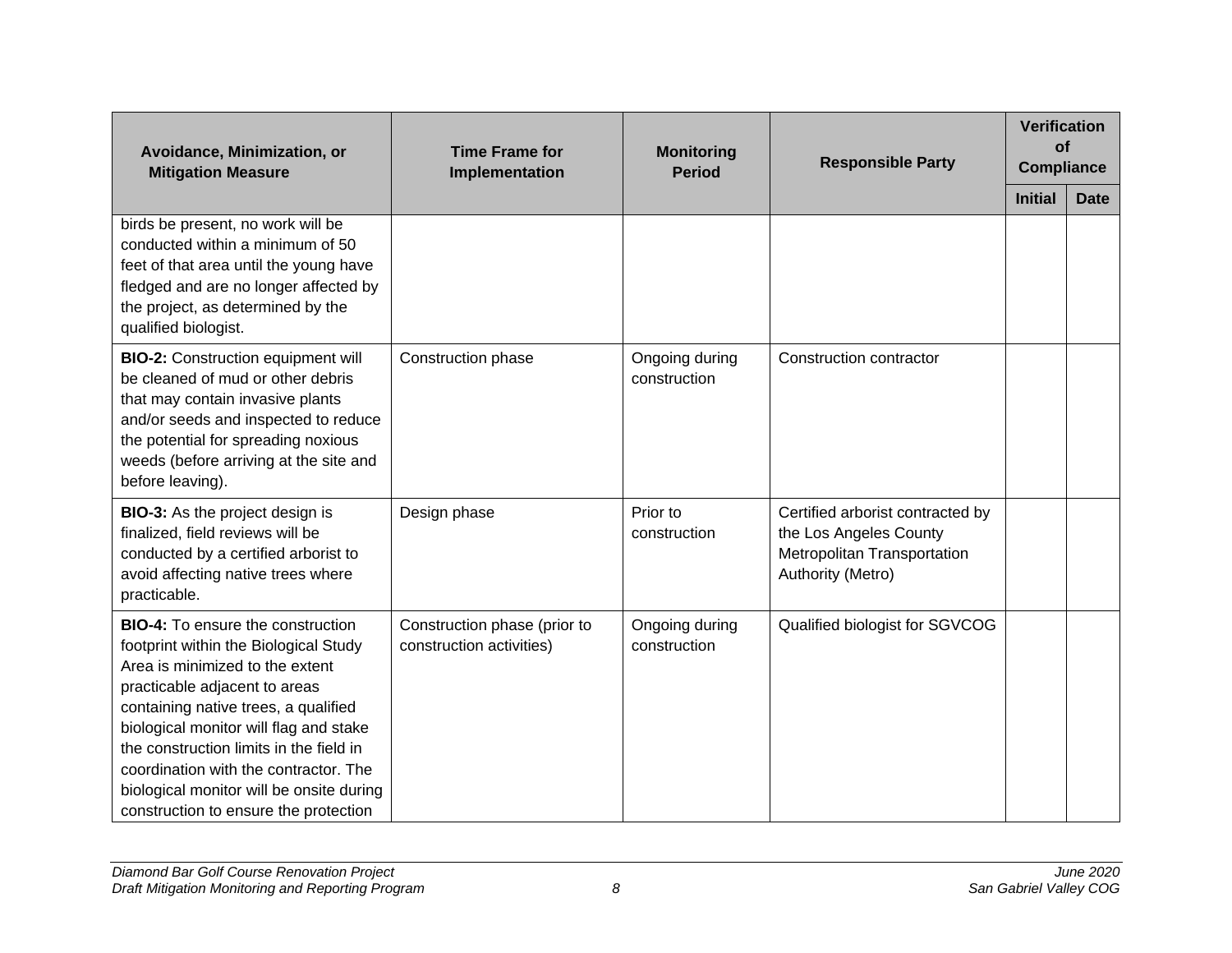| Avoidance, Minimization, or<br><b>Mitigation Measure</b>                                                                                                                                                                                                                                                                                                                                                                                                                                                                                                                         | <b>Time Frame for</b><br>Implementation | <b>Monitoring</b><br><b>Period</b>                             | <b>Responsible Party</b>                                                                                                                                                        | <b>Verification</b><br><b>of</b><br><b>Compliance</b> |             |
|----------------------------------------------------------------------------------------------------------------------------------------------------------------------------------------------------------------------------------------------------------------------------------------------------------------------------------------------------------------------------------------------------------------------------------------------------------------------------------------------------------------------------------------------------------------------------------|-----------------------------------------|----------------------------------------------------------------|---------------------------------------------------------------------------------------------------------------------------------------------------------------------------------|-------------------------------------------------------|-------------|
|                                                                                                                                                                                                                                                                                                                                                                                                                                                                                                                                                                                  |                                         |                                                                |                                                                                                                                                                                 | <b>Initial</b>                                        | <b>Date</b> |
| of the drip line area of adjacent native<br>trees and that construction limits are<br>enforced. The biological monitor will<br>have the authority to halt construction<br>if required to ensure compliance.                                                                                                                                                                                                                                                                                                                                                                      |                                         |                                                                |                                                                                                                                                                                 |                                                       |             |
| <b>MM-BIO-1: A Nationwide Permit will</b><br>be obtained through the U.S. Army<br>Corps of Engineers (USACE) prior to<br>obtaining grading permits, pursuant to<br>Section 404 of the Clean Water Act. A<br>certification or waiver from the Region<br>4 Regional Water Quality Control<br>Board (RWQCB) will be obtained<br>prior to the initiation of construction. A<br><b>Streambed Alteration Notification will</b><br>be submitted, and authorization from<br>California Department of Fish and<br>Wildlife (CDFW) will be obtained prior<br>to obtaining grading permits. | Design phase                            | Prior to<br>construction and<br>ongoing during<br>construction | Qualified biologist contracted<br>by Metro is responsible for<br>obtaining permits. SGVCOG is<br>responsible for ensuring<br>compliance with permits during<br>construction.    |                                                       |             |
| <b>MM-BIO-2: A Habitat Mitigation</b><br>Monitoring Plan (HMMP) will be<br>prepared and approved by USACE,<br>RWQCB and CDFW prior to the<br>commencement of construction within<br>jurisdictional waters. At a minimum,<br>the HMMP will meet the following<br>criteria:                                                                                                                                                                                                                                                                                                        | Design phase                            | Prior to<br>construction and<br>ongoing during<br>construction | Qualified biologist contracted<br>by Metro is responsible for<br>preparing HMMP. SGVCOG is<br>responsible for ensuring<br>compliance with approved<br>HMMP during construction. |                                                       |             |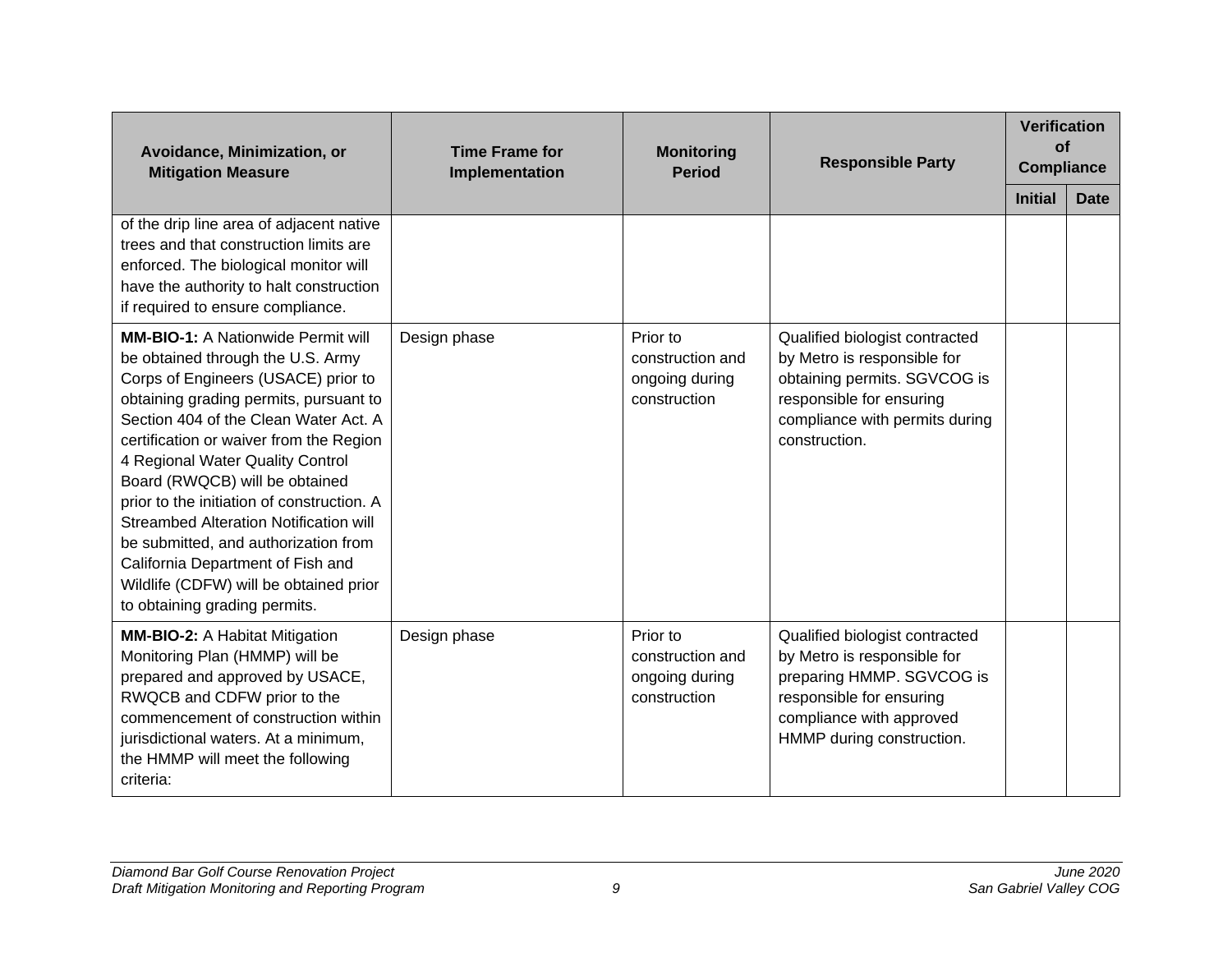| Avoidance, Minimization, or<br><b>Mitigation Measure</b>                                                                                                                                                                                                                                                                                                                                                                                                                                                                                                                                                                                                                | <b>Time Frame for</b><br>Implementation | <b>Monitoring</b><br><b>Period</b> | <b>Responsible Party</b>       | <b>Verification</b><br><b>of</b><br><b>Compliance</b> |             |
|-------------------------------------------------------------------------------------------------------------------------------------------------------------------------------------------------------------------------------------------------------------------------------------------------------------------------------------------------------------------------------------------------------------------------------------------------------------------------------------------------------------------------------------------------------------------------------------------------------------------------------------------------------------------------|-----------------------------------------|------------------------------------|--------------------------------|-------------------------------------------------------|-------------|
|                                                                                                                                                                                                                                                                                                                                                                                                                                                                                                                                                                                                                                                                         |                                         |                                    |                                | <b>Initial</b>                                        | <b>Date</b> |
| a. The habitat will be replaced and/or<br>enhanced at a minimum ratio of 2:1,<br>b. The HMMP will identify a success<br>criterion of at least 80 percent for<br>native riparian vegetation cover of<br>replaced habitat, and<br>c. The HMMP will include a 5-year<br>establishment period for replacement<br>habitat, regular trash removal, and<br>regular maintenance and monitoring<br>activities to ensure the success of the<br>mitigation plan.<br>The proposed mitigation site is an<br>approximately 0.75-mile Conservation<br>Easement area along a portion of<br>Diamond Bar Creek downstream of<br>the Golf Course that is owned by the<br>City of Industry. |                                         |                                    |                                |                                                       |             |
| <b>MM-BIO-3: Native trees measuring</b><br>eight inches more in diameter at<br>breast height (DBH) impacted by<br>project implementation will be<br>replaced at a 3:1 ratio.                                                                                                                                                                                                                                                                                                                                                                                                                                                                                            | Design phase                            | During<br>construction             | Qualified biologist for Metro  |                                                       |             |
| <b>MM-BIO-4:</b> Source materials for<br>replacement of native trees will be of<br>the same subspecies and/or variety<br>locally present and from seeds or<br>cuttings gathered within coastal                                                                                                                                                                                                                                                                                                                                                                                                                                                                          | Construction phase                      | During<br>construction             | Qualified biologist for SGVCOG |                                                       |             |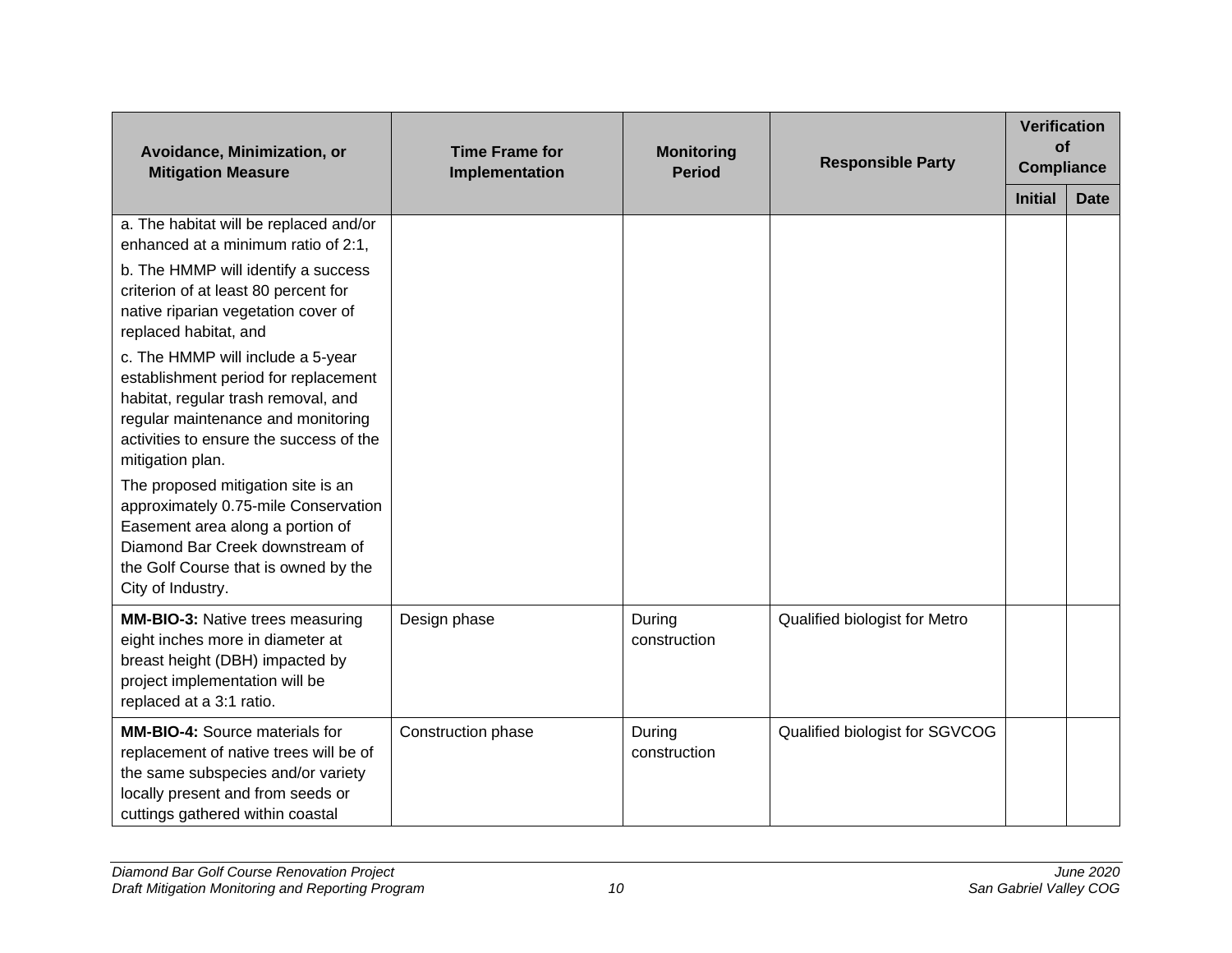| Avoidance, Minimization, or<br><b>Mitigation Measure</b>                                                                                                                                                                                                                                                                                                                                                                                                                                                                                                  | <b>Time Frame for</b><br>Implementation | <b>Monitoring</b><br><b>Period</b> | <b>Responsible Party</b>       | <b>Verification</b><br>of<br><b>Compliance</b> |             |
|-----------------------------------------------------------------------------------------------------------------------------------------------------------------------------------------------------------------------------------------------------------------------------------------------------------------------------------------------------------------------------------------------------------------------------------------------------------------------------------------------------------------------------------------------------------|-----------------------------------------|------------------------------------|--------------------------------|------------------------------------------------|-------------|
|                                                                                                                                                                                                                                                                                                                                                                                                                                                                                                                                                           |                                         |                                    |                                | <b>Initial</b>                                 | <b>Date</b> |
| southern California to ensure local<br>provenance. Locations for the tree<br>planting will be within the Diamond<br>Bar Golf Course and immediately<br>surrounding areas, including the<br>downstream portion of Diamond Bar<br>Creek owned by the City of Industry,<br>located along the westbound side of<br>the SR-57/SR-60 freeway,<br>immediately west of Grand Avenue.                                                                                                                                                                              |                                         |                                    |                                |                                                |             |
| <b>MM-BIO-5:</b> If native tree branches<br>are to be pruned that are over four<br>inches in diameter at the point of the<br>cut, the maximum amount allowed for<br>the pruning of a native tree will be 20<br>percent, except for oak trees which<br>will be ten percent. Where roots less<br>than one inch in diameter are<br>damaged or exposed, the roots shall<br>be cleanly saw cut and covered with<br>soil in conformance with industry<br>standards. If more extensive pruning<br>is required, native tree replacement<br>will occur (MM-BIO-3). | Design phase                            | During<br>construction             | Qualified biologist for SGVOCG |                                                |             |
| <b>Cultural Resources</b>                                                                                                                                                                                                                                                                                                                                                                                                                                                                                                                                 |                                         |                                    |                                |                                                |             |
| CUL-1: In the event of unanticipated<br>archaeological discoveries, all<br>construction personnel will be                                                                                                                                                                                                                                                                                                                                                                                                                                                 | Design phase                            | Ongoing during<br>construction     | <b>SGVCOG</b>                  |                                                |             |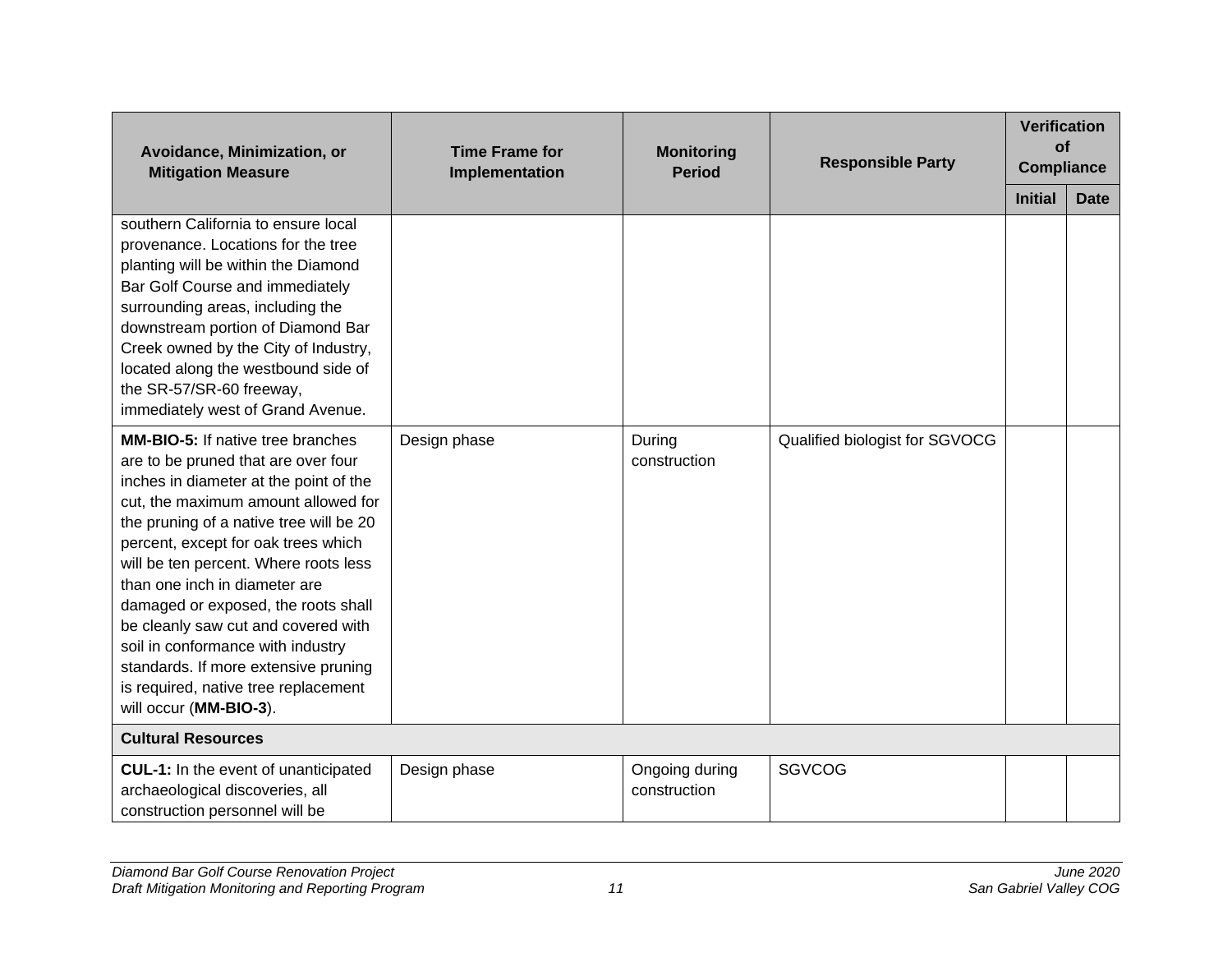| Avoidance, Minimization, or<br><b>Mitigation Measure</b>                                                                                                                                                                                                                                                                                                                                                                                                                                                                                                                                                                                                                                                                                                                                | <b>Time Frame for</b><br>Implementation | <b>Monitoring</b><br><b>Period</b> | <b>Responsible Party</b> | <b>Verification</b><br>of<br><b>Compliance</b> |             |
|-----------------------------------------------------------------------------------------------------------------------------------------------------------------------------------------------------------------------------------------------------------------------------------------------------------------------------------------------------------------------------------------------------------------------------------------------------------------------------------------------------------------------------------------------------------------------------------------------------------------------------------------------------------------------------------------------------------------------------------------------------------------------------------------|-----------------------------------------|------------------------------------|--------------------------|------------------------------------------------|-------------|
|                                                                                                                                                                                                                                                                                                                                                                                                                                                                                                                                                                                                                                                                                                                                                                                         |                                         |                                    |                          | <b>Initial</b>                                 | <b>Date</b> |
| informed of the need to stop ground<br>disturbing work within 60 feet of the<br>find until a qualified archaeologist has<br>been retained to assess the nature<br>and significance of the find and<br>implement appropriate measures to<br>protect or scientifically remove the<br>find. Construction personnel will also<br>be informed that unauthorized<br>collection of cultural resources is<br>prohibited. In the absence of a<br>determination, all archaeological<br>resources will be considered<br>significant. If the resource is<br>determined to be significant, the<br>archaeologist will prepare a research<br>design and recovery plan for the<br>resource(s). If the resource is<br>prehistoric in nature, local Native<br>Americans will be consulted<br>immediately. |                                         |                                    |                          |                                                |             |
| <b>CUL-2:</b> If human remains are<br>discovered during construction or any<br>earth-moving activities, the County<br>Coroner must be notified of the find<br>immediately. In addition, all<br>construction personnel will be<br>informed of the need to stop ground<br>disturbing work within 60 feet of the                                                                                                                                                                                                                                                                                                                                                                                                                                                                           | Design phase                            | Ongoing during<br>construction     | <b>SGVCOG</b>            |                                                |             |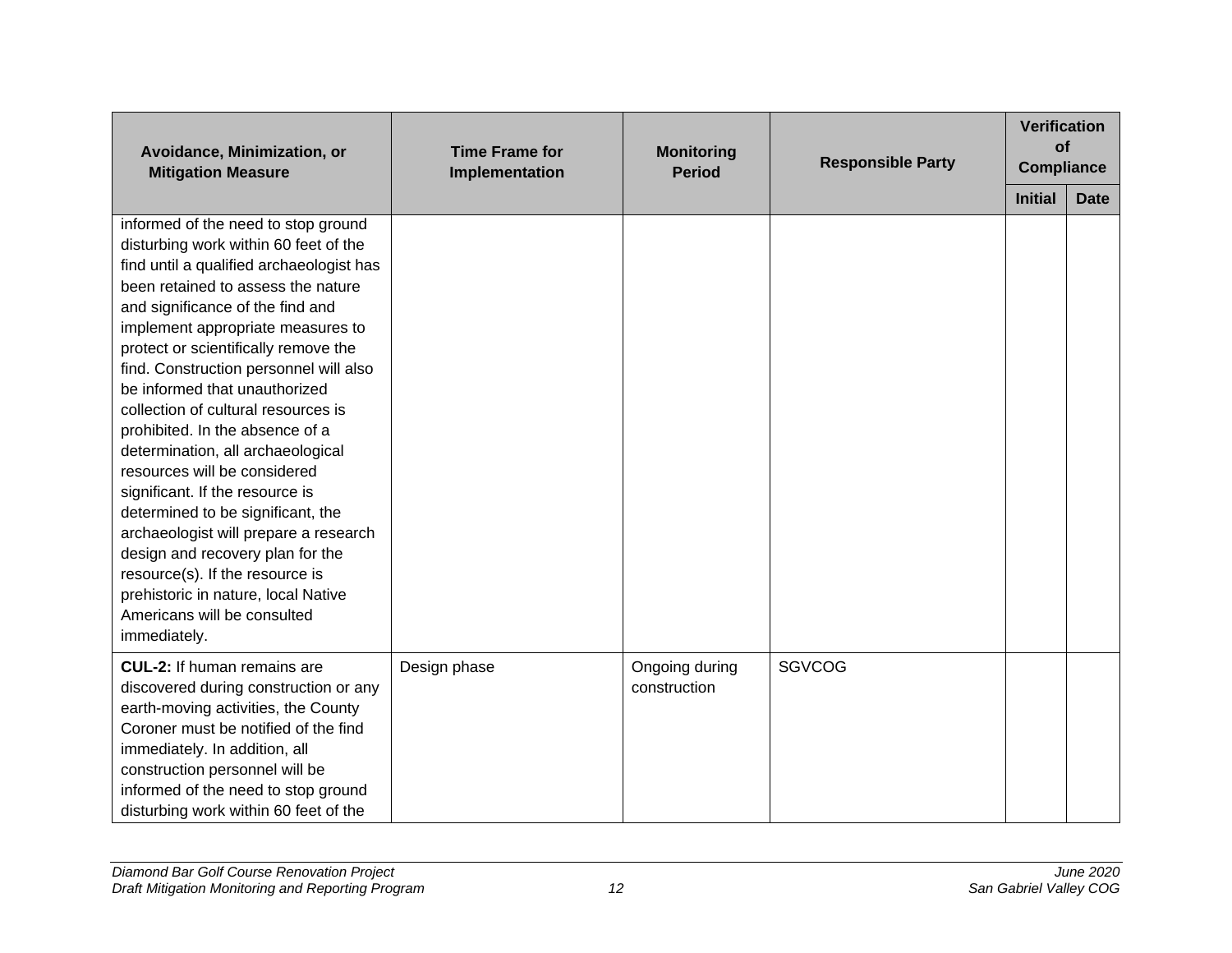| Avoidance, Minimization, or<br><b>Mitigation Measure</b>                                                                                                                                                                                                                                                                                                                                                                                                                                                                                                                                                          | <b>Time Frame for</b><br>Implementation | <b>Monitoring</b><br><b>Period</b> | <b>Responsible Party</b>                                                                                                                      | <b>Verification</b><br>of<br><b>Compliance</b> |             |
|-------------------------------------------------------------------------------------------------------------------------------------------------------------------------------------------------------------------------------------------------------------------------------------------------------------------------------------------------------------------------------------------------------------------------------------------------------------------------------------------------------------------------------------------------------------------------------------------------------------------|-----------------------------------------|------------------------------------|-----------------------------------------------------------------------------------------------------------------------------------------------|------------------------------------------------|-------------|
|                                                                                                                                                                                                                                                                                                                                                                                                                                                                                                                                                                                                                   |                                         |                                    |                                                                                                                                               | <b>Initial</b>                                 | <b>Date</b> |
| find. No further disturbance will occur<br>until the County Coroner has made a<br>determination of origin and disposition<br>pursuant to Public Resources Code<br>Section 5097.98. If the human<br>remains are determined to be<br>prehistoric, the Coroner must notify<br>the Native American Heritage<br>Commission, which will determine<br>and notify a Most Likely Descendent<br>(MLD). The designated MLD may<br>make recommendations to the San<br>Gabriel Valley Council of<br>Governments for means of treating of,<br>with appropriate dignity, the human<br>remains and any associated grave<br>goods. |                                         |                                    |                                                                                                                                               |                                                |             |
| <b>Geology and Soils</b>                                                                                                                                                                                                                                                                                                                                                                                                                                                                                                                                                                                          |                                         |                                    |                                                                                                                                               |                                                |             |
| GEO-1: Upon final project design and<br>prior to the beginning of construction,<br>a qualified paleontologist will review<br>the final project plans and all<br>geotechnical reports.                                                                                                                                                                                                                                                                                                                                                                                                                             | Design phase                            | Prior to<br>construction           | Qualified paleontologist<br>contracted by Metro                                                                                               |                                                |             |
| MM-GEO-1: In the event that<br>construction activities occur in native<br>sediments identified as being<br>sensitive for paleontological<br>resources, a qualified paleontologist                                                                                                                                                                                                                                                                                                                                                                                                                                 | Design phase                            | Ongoing during<br>construction     | Qualified paleontologist<br>contracted by Metro is<br>responsible for preparing PMP.<br>SGVCOG is responsible for<br>ensuring compliance with |                                                |             |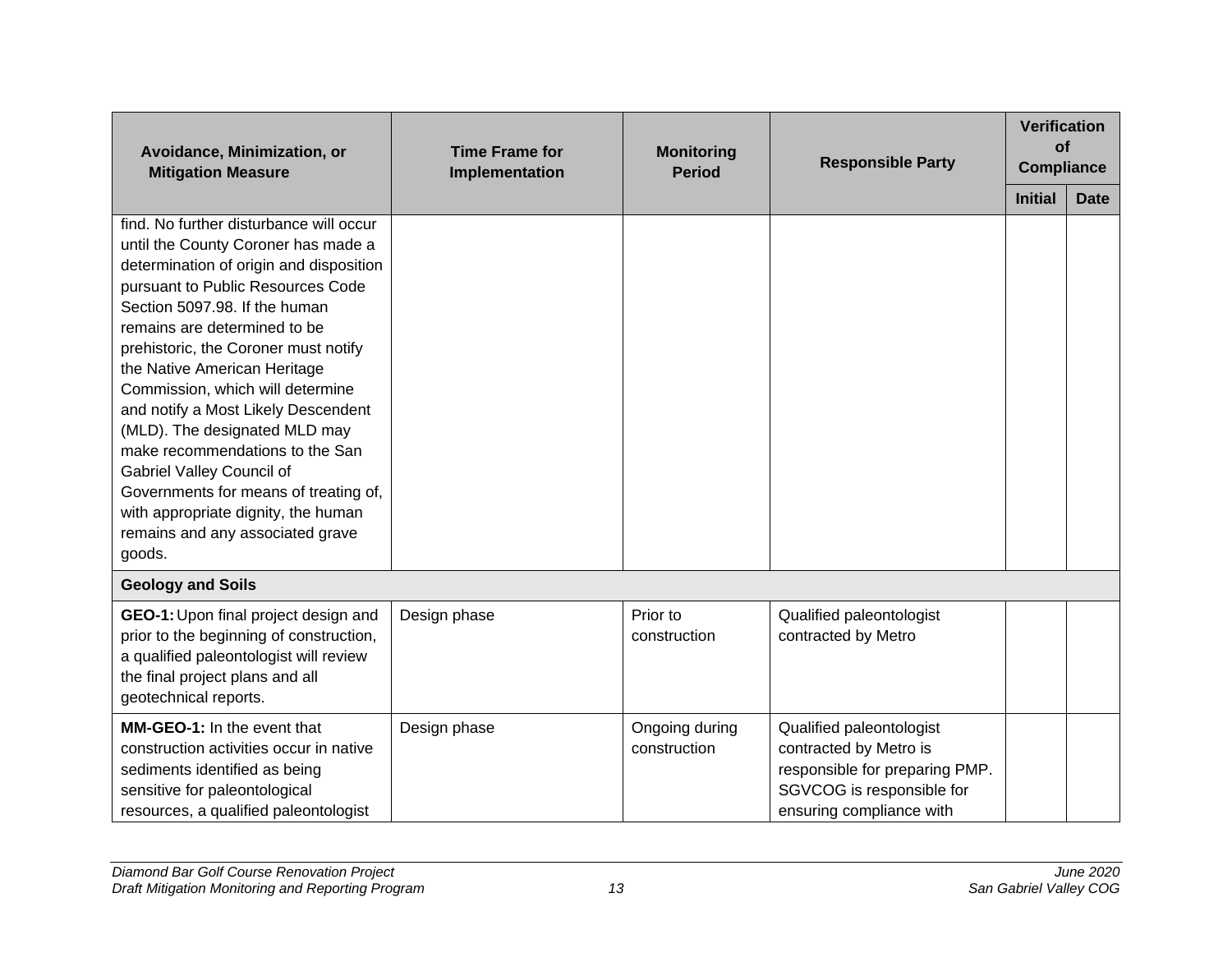| Avoidance, Minimization, or<br><b>Mitigation Measure</b>                                                                                                                                                                                                                                                                                                                                                                                                                                                                 | <b>Time Frame for</b><br>Implementation | <b>Monitoring</b><br><b>Period</b> | <b>Responsible Party</b>             | <b>Verification</b><br>of<br><b>Compliance</b> |             |
|--------------------------------------------------------------------------------------------------------------------------------------------------------------------------------------------------------------------------------------------------------------------------------------------------------------------------------------------------------------------------------------------------------------------------------------------------------------------------------------------------------------------------|-----------------------------------------|------------------------------------|--------------------------------------|------------------------------------------------|-------------|
|                                                                                                                                                                                                                                                                                                                                                                                                                                                                                                                          |                                         |                                    |                                      | <b>Initial</b>                                 | <b>Date</b> |
| will prepare a Paleontological<br>Resources Impact Mitigation Plan<br>(PMP) consistent with the guidelines<br>of the Society of Vertebrate<br>Paleontology. The PMP will include<br>paleontological resource monitoring<br>to inspect exposed rock units during<br>active excavations within geologically<br>sensitive sediments.                                                                                                                                                                                        |                                         |                                    | approved PMP during<br>construction. |                                                |             |
| MM-GEO-2: The paleontological<br>monitors will have authority to<br>temporarily divert grading away from<br>exposed fossils to professionally and<br>efficiently recover the fossil<br>specimens and collect associated<br>data. If potentially significant<br>paleontological resources are<br>discovered during ground-disturbing<br>activities, the contractor will stop all<br>work within 60 feet of the discovery<br>until the paleontological monitors can<br>remove the fossils and retrieve<br>associated data. | Construction phase                      | Ongoing during<br>construction     | <b>SGVCOG</b>                        |                                                |             |
| If fossils are collected, they will be<br>transported to a paleontological<br>laboratory for processing where they<br>will be prepared to the point of<br>identification, identified by qualified<br>experts, and listed in a database to                                                                                                                                                                                                                                                                                |                                         |                                    |                                      |                                                |             |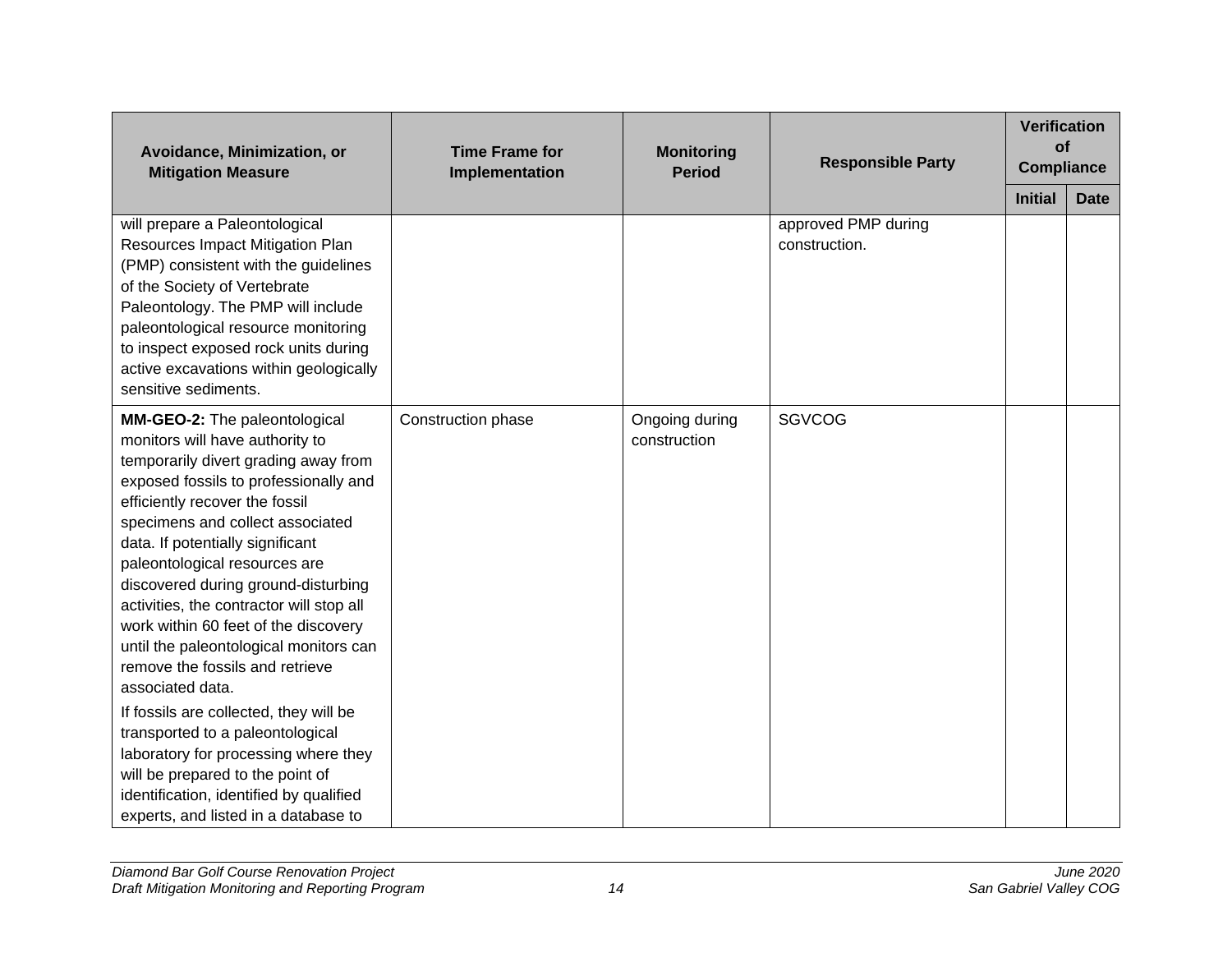| Avoidance, Minimization, or<br><b>Mitigation Measure</b>                                                                                                                                                                                                                                                                                                                                                                           | <b>Time Frame for</b><br>Implementation                | <b>Monitoring</b><br><b>Period</b> | <b>Responsible Party</b>                                                                                                                                                                                | <b>Verification</b><br>of<br><b>Compliance</b> |             |
|------------------------------------------------------------------------------------------------------------------------------------------------------------------------------------------------------------------------------------------------------------------------------------------------------------------------------------------------------------------------------------------------------------------------------------|--------------------------------------------------------|------------------------------------|---------------------------------------------------------------------------------------------------------------------------------------------------------------------------------------------------------|------------------------------------------------|-------------|
| facilitate analysis. Significant<br>specimens will be deposited in a<br>designated paleontological curation<br>facility, such as the Natural History<br>Museum of Los Angeles County.                                                                                                                                                                                                                                              |                                                        |                                    |                                                                                                                                                                                                         | <b>Initial</b>                                 | <b>Date</b> |
| <b>Hazards and Hazardous Materials</b>                                                                                                                                                                                                                                                                                                                                                                                             |                                                        |                                    |                                                                                                                                                                                                         |                                                |             |
| HAZ-1: Sampling and analysis of<br>shallow soil, surface water, and<br>sediment will be conducted in target<br>areas to test for pesticides and<br>herbicides. Target areas would<br>include soils adjacent to structures,<br>as well as soils in drainage swales<br>and in low-lying areas by irrigation<br>and rainfall runoff (i.e., the lake,<br>Grand Avenue cart underpass,<br>drainage courses, and closed<br>depressions). | Prior to final approval of plans<br>and specifications | Prior to<br>construction           | <b>Qualified Environmental</b><br>Professional contracted by<br>Metro is responsible for<br>sampling and analysis.<br>SGVCOG is responsible for<br>ensuring compliance with<br>approved specifications. |                                                |             |
| HAZ-2: Sampling and analysis of<br>shallow soil, surface water, and<br>sediment will be conducted in target<br>areas to test for aerially deposited<br>lead. These areas would include<br>areas adjacent to the SR-57/SR-60<br>corridor (i.e., portions of holes 1-3, 7-<br>9, 11-14) and sediments that have<br>washed into the Grand Avenue                                                                                      | Prior to final approval of plans<br>and specifications | Prior to<br>construction           | <b>Qualified Environmental</b><br>Professional contracted by<br>Metro is responsible for<br>sampling and analysis.<br>SGVCOG is responsible for<br>ensuring compliance with<br>approved specifications. |                                                |             |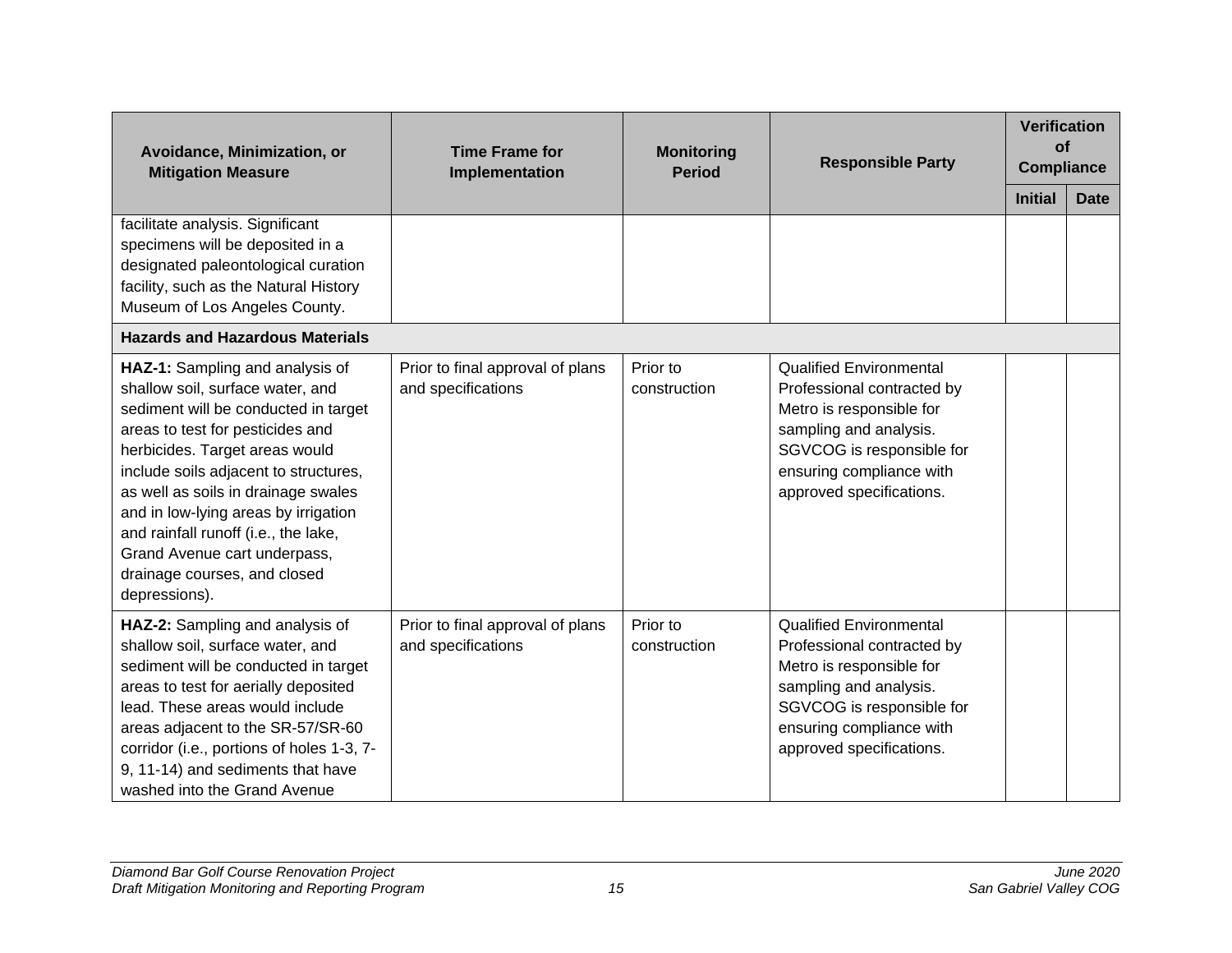| Avoidance, Minimization, or<br><b>Mitigation Measure</b>                                                                                                                                      | <b>Time Frame for</b><br>Implementation                | <b>Monitoring</b><br><b>Period</b> | <b>Responsible Party</b>                                                                                                                                                                                | <b>Verification</b><br><b>of</b><br><b>Compliance</b> |             |
|-----------------------------------------------------------------------------------------------------------------------------------------------------------------------------------------------|--------------------------------------------------------|------------------------------------|---------------------------------------------------------------------------------------------------------------------------------------------------------------------------------------------------------|-------------------------------------------------------|-------------|
|                                                                                                                                                                                               |                                                        |                                    |                                                                                                                                                                                                         | <b>Initial</b>                                        | <b>Date</b> |
| underpass and accumulated within<br>the lake.                                                                                                                                                 |                                                        |                                    |                                                                                                                                                                                                         |                                                       |             |
| HAZ-3: Surveys and testing of<br>structures to be disturbed during<br>renovation will be conducted to test<br>for asbestos-containing materials and<br>lead based paint.                      | Prior to final approval of plans<br>and specifications | Prior to<br>construction           | <b>Qualified Environmental</b><br>Professional contracted by<br>Metro is responsible for<br>surveys and testing. SGVCOG<br>is responsible for ensuring<br>compliance with approved<br>specifications.   |                                                       |             |
| HAZ-4: Sampling and analysis of<br>shallow soil will be conducted to test<br>for polychlorinated biphenyls around<br>the pad-mounted transformer at the<br>clubhouse.                         | Prior to final approval of plans<br>and specifications | Prior to<br>construction           | <b>Qualified Environmental</b><br>Professional contracted by<br>Metro is responsible for<br>sampling and analysis.<br>SGVCOG is responsible for<br>ensuring compliance with<br>approved specifications. |                                                       |             |
| HAZ-5: Soil, soil gas, and<br>groundwater sampling will be<br>conducted at the existing<br>maintenance facility to test for fuels<br>and other chemicals used for Golf<br>Course maintenance. | Prior to final approval of plans<br>and specifications | Prior to<br>construction           | <b>Qualified Environmental</b><br>Professional contracted by<br>Metro is responsible for<br>sampling and analysis.<br>SGVCOG is responsible for<br>ensuring compliance with<br>approved specifications. |                                                       |             |
| HAZ-6: Shallow soil sampling and<br>analysis for total petroleum<br>hydrocarbon (TPH) diesel will be<br>conducted in the vicinity of the 11th<br>green.                                       | Prior to final approval of plans<br>and specifications | Prior to<br>construction           | <b>Qualified Environmental</b><br>Professional contracted by<br>Metro is responsible for<br>sampling and analysis.<br>SGVCOG is responsible for                                                         |                                                       |             |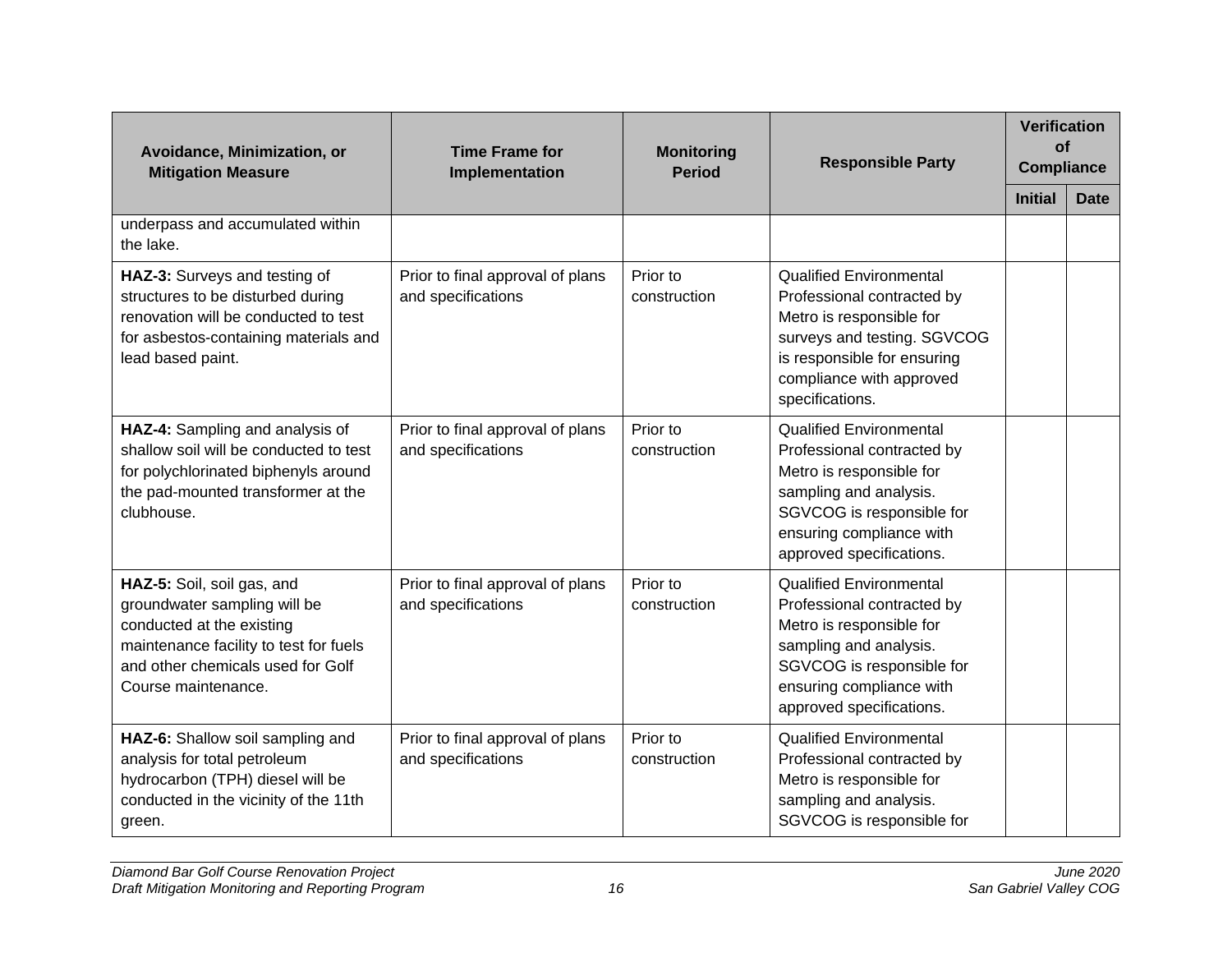| Avoidance, Minimization, or<br><b>Mitigation Measure</b>                                                                                                                                                                     | <b>Time Frame for</b><br>Implementation                | <b>Monitoring</b><br><b>Period</b> | <b>Responsible Party</b>                                                                                                                                                                                                     | Verification<br>of<br><b>Compliance</b> |             |
|------------------------------------------------------------------------------------------------------------------------------------------------------------------------------------------------------------------------------|--------------------------------------------------------|------------------------------------|------------------------------------------------------------------------------------------------------------------------------------------------------------------------------------------------------------------------------|-----------------------------------------|-------------|
|                                                                                                                                                                                                                              |                                                        |                                    |                                                                                                                                                                                                                              | <b>Initial</b>                          | <b>Date</b> |
|                                                                                                                                                                                                                              |                                                        |                                    | ensuring compliance with<br>approved specifications.                                                                                                                                                                         |                                         |             |
| HAZ-7: A geophysical survey will be<br>conducted in the area of the<br>underground storage tank adjacent to<br>the Pro Shop, as well as soil sampling<br>and analysis for TPH and volatile<br>organic compounds in the area. | Prior to final approval of plans<br>and specifications | Prior to<br>construction           | <b>Qualified Environmental</b><br>Professional contracted by<br>Metro is responsible for<br>sampling and analysis.<br>SGVCOG is responsible for<br>ensuring compliance with<br>approved specifications.                      |                                         |             |
| HAZ-8: Shallow soil sampling will be<br>conducted around the bases of<br>treated wood supports if they are to<br>be removed.                                                                                                 | Prior to final approval of plans<br>and specifications | Prior to<br>construction           | <b>Qualified Environmental</b><br>Professional contracted by<br>Metro is responsible for<br>sampling. SGVCOG is<br>responsible for ensuring<br>compliance with approved<br>specifications.                                   |                                         |             |
| HAZ-9: A Site Investigation Work<br>Plan will be prepared for the project.<br>Results of the sampling would<br>indicate the level of remediation<br>efforts that may be required, if<br>necessary.                           | Prior to final approval of plans<br>and specifications | Prior to<br>construction           | <b>Qualified Environmental</b><br>Professional contracted by<br>Metro is responsible for<br>developing Site Investigation<br>Work Plan. SGVCOG is<br>responsible for ensuring<br>compliance with approved<br>specifications. |                                         |             |
| <b>Hydrology and Water Quality</b>                                                                                                                                                                                           |                                                        |                                    |                                                                                                                                                                                                                              |                                         |             |
| WQ-1: To comply with the provisions<br>of the National Pollutant Discharge                                                                                                                                                   | Construction phase                                     | Ongoing during<br>construction     | Construction contractor                                                                                                                                                                                                      |                                         |             |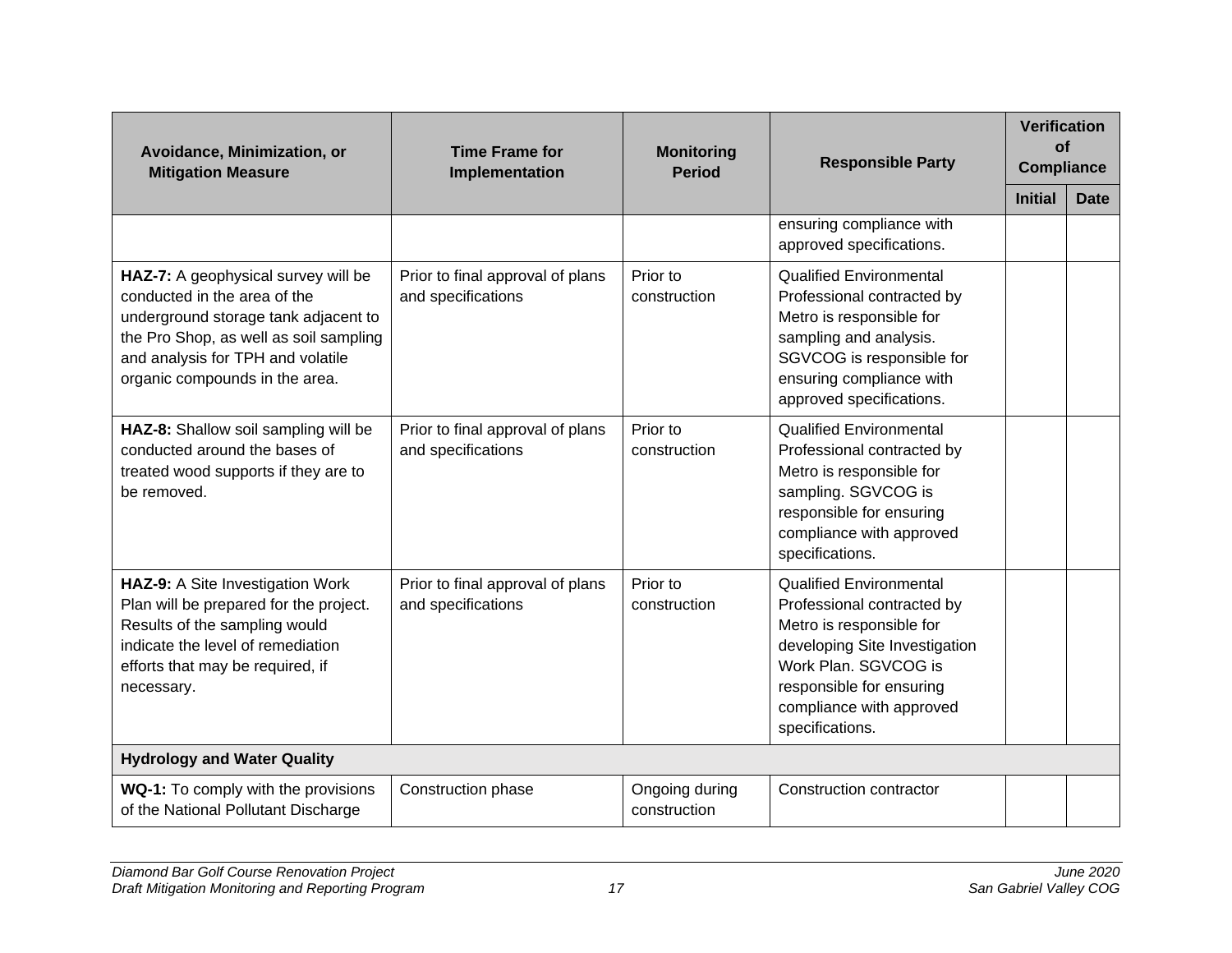| Avoidance, Minimization, or<br><b>Mitigation Measure</b>                                                                                                                                                                                                                                                                                                                                                                                                                                                                                                                                                                                                                                                                                                                            | <b>Time Frame for</b><br>Implementation | <b>Monitoring</b><br><b>Period</b> | <b>Responsible Party</b> | <b>Verification</b><br>of<br><b>Compliance</b> |             |
|-------------------------------------------------------------------------------------------------------------------------------------------------------------------------------------------------------------------------------------------------------------------------------------------------------------------------------------------------------------------------------------------------------------------------------------------------------------------------------------------------------------------------------------------------------------------------------------------------------------------------------------------------------------------------------------------------------------------------------------------------------------------------------------|-----------------------------------------|------------------------------------|--------------------------|------------------------------------------------|-------------|
|                                                                                                                                                                                                                                                                                                                                                                                                                                                                                                                                                                                                                                                                                                                                                                                     |                                         |                                    |                          | <b>Initial</b>                                 | <b>Date</b> |
| Elimination System (NPDES)<br>Construction General Permit, the<br>project will implement a Storm Water<br><b>Pollution Prevention Program</b><br>(SWPPP) that includes construction<br>site best management practices<br>(BMP) to control erosion and<br>sedimentation. BMPs include silt<br>fencing, fiber rolls, sandbag barriers,<br>drainage inlet protections, and berms<br>at the top of all grade slopes. The<br>SWPPP will also include post-<br>construction stormwater management<br>measures to control pollutants in<br>stormwater discharges during<br>operation of the project. If required, a<br>Notice of Intent for stormwater<br>discharges associated with<br>construction activities will be<br>submitted to obtain coverage under<br>the NPDES General Permit. |                                         |                                    |                          |                                                |             |
| WQ-2: If groundwater is encountered,<br>the contractor will develop a<br>dewatering plan and obtain a<br>Dewatering Permit with the Los<br><b>Angeles Regional Water Quality</b><br>Control Board. Should dewatering be<br>required, the project will comply with<br>the General Waste Discharge                                                                                                                                                                                                                                                                                                                                                                                                                                                                                    | Construction phase                      | Ongoing during<br>construction     | Construction contractor  |                                                |             |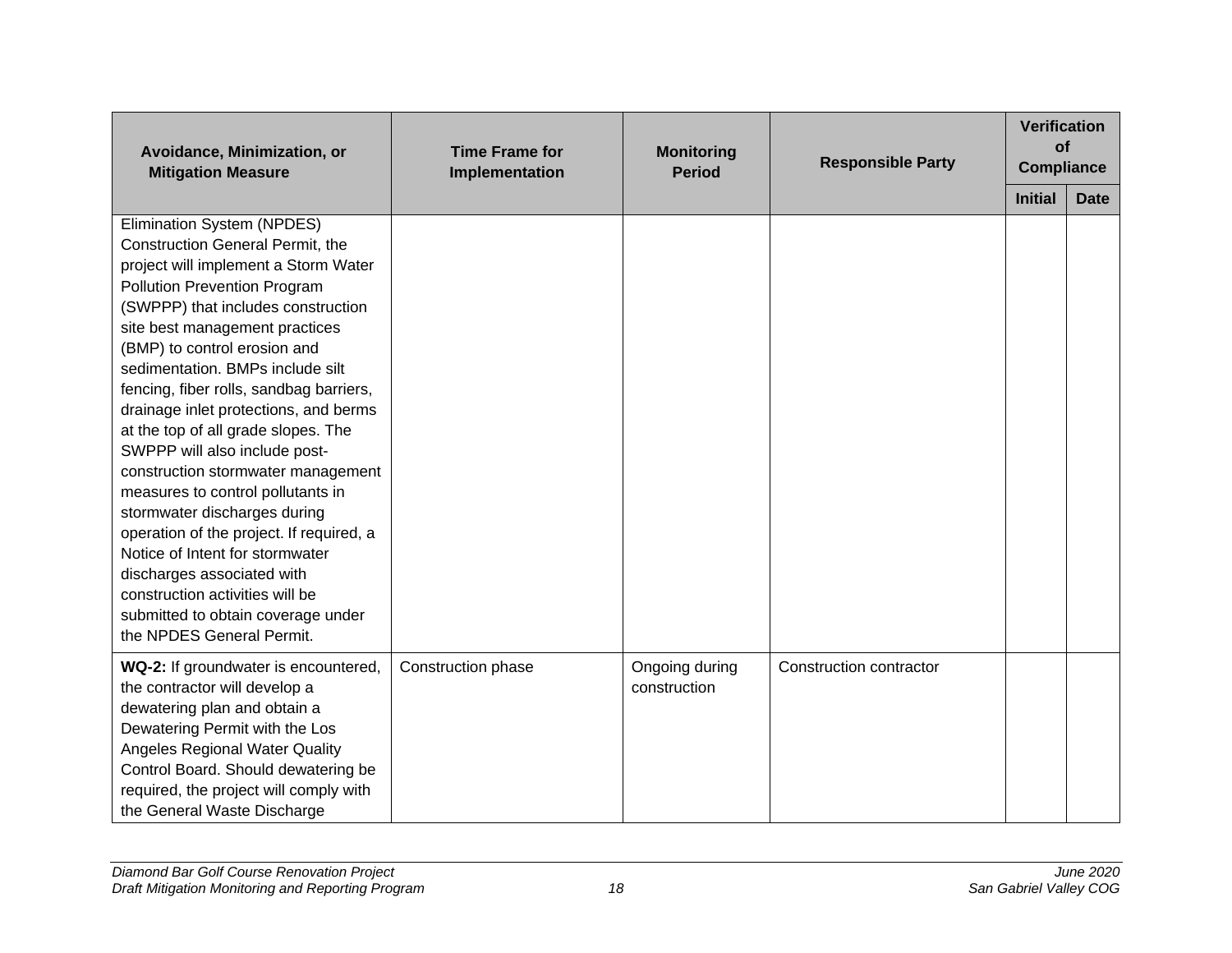| Avoidance, Minimization, or<br><b>Mitigation Measure</b>                                                                                                                                                                                                                                                                                                                                                                                                                                                                                       | <b>Time Frame for</b><br>Implementation | <b>Monitoring</b><br><b>Period</b> | <b>Responsible Party</b> | <b>Verification</b><br>of<br><b>Compliance</b> |             |
|------------------------------------------------------------------------------------------------------------------------------------------------------------------------------------------------------------------------------------------------------------------------------------------------------------------------------------------------------------------------------------------------------------------------------------------------------------------------------------------------------------------------------------------------|-----------------------------------------|------------------------------------|--------------------------|------------------------------------------------|-------------|
| Requirements for Discharges of                                                                                                                                                                                                                                                                                                                                                                                                                                                                                                                 |                                         |                                    |                          | <b>Initial</b>                                 | <b>Date</b> |
| Groundwater from Construction and<br>Project Dewatering to Surface Waters<br>in Coastal Watersheds of Los<br>Angeles and Ventura Counties.                                                                                                                                                                                                                                                                                                                                                                                                     |                                         |                                    |                          |                                                |             |
| WQ-3: Proposed construction<br>activities will comply with all<br>applicable federal, state, and local<br>requirements to reduce the potential<br>for the release of hazardous waste<br>and other contaminants into<br>groundwater. In addition, construction<br>activities will be subject to the<br>provisions of the Clean Water Act and<br>Porter-Cologne Act; and other<br>federal, state, and local requirements<br>to ensure that stormwater pollutants<br>resulting from construction will not<br>substantially degrade water quality. | Construction phase                      | Ongoing during<br>construction     | Construction contractor  |                                                |             |
| <b>WQ-4: Stormwater BMPs will follow</b><br>the latest California Stormwater<br><b>Quality Association's Stormwater</b><br><b>Best Management Practices</b><br>Handbook. All entrances and exits to<br>a construction site will be stabilized to<br>reduce transport of sediment off-site.<br>Any sediment or other materials<br>tracked off-site will be removed within<br>a reasonable time.                                                                                                                                                 | Construction phase                      | Ongoing during<br>construction     | Construction contractor  |                                                |             |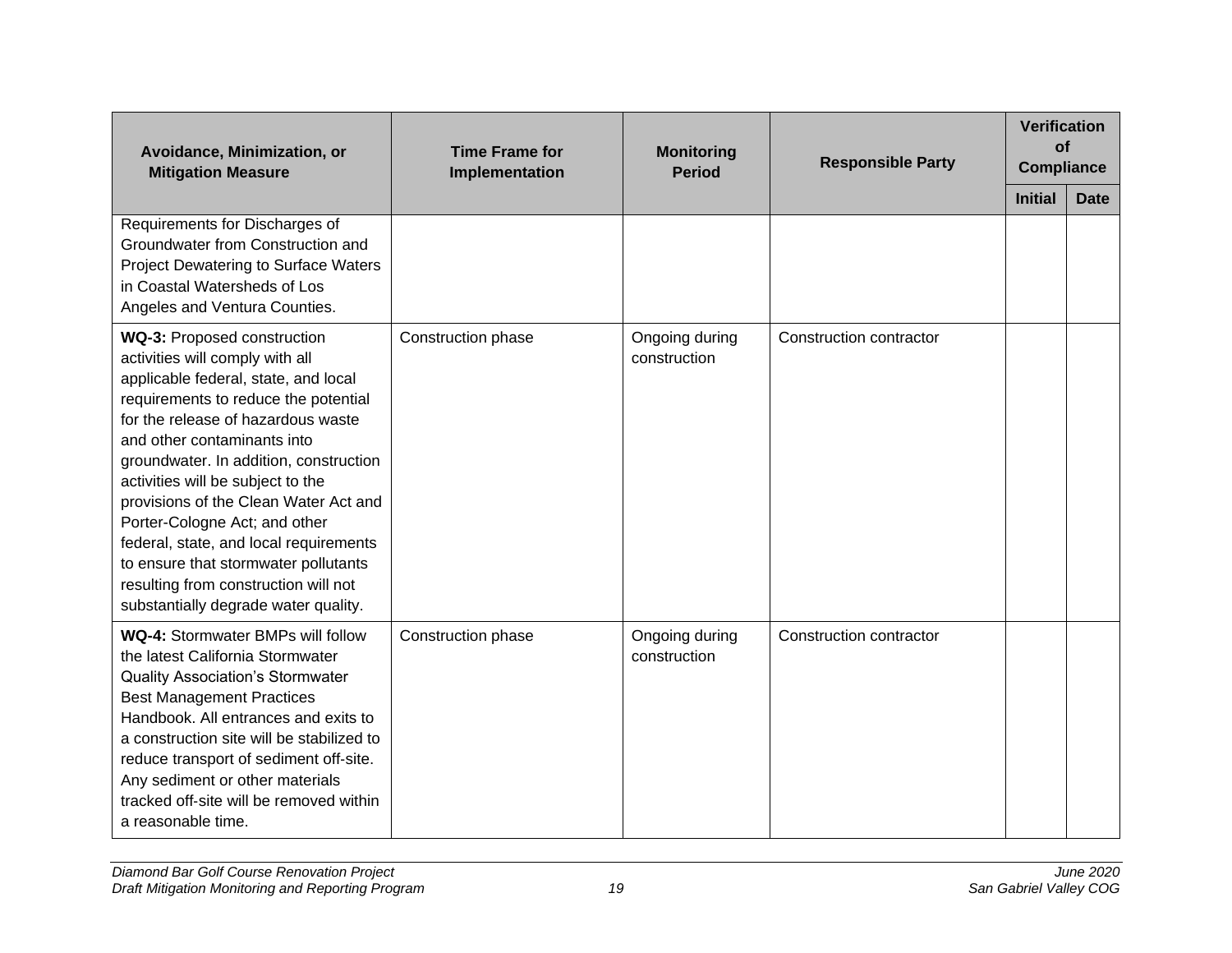| Avoidance, Minimization, or<br><b>Mitigation Measure</b>                                                                                                                                                                                                                                                                                                                                                                         | <b>Time Frame for</b><br>Implementation | <b>Monitoring</b><br><b>Period</b> | <b>Responsible Party</b> |                | <b>Verification</b><br>of<br><b>Compliance</b> |
|----------------------------------------------------------------------------------------------------------------------------------------------------------------------------------------------------------------------------------------------------------------------------------------------------------------------------------------------------------------------------------------------------------------------------------|-----------------------------------------|------------------------------------|--------------------------|----------------|------------------------------------------------|
|                                                                                                                                                                                                                                                                                                                                                                                                                                  |                                         |                                    |                          | <b>Initial</b> | <b>Date</b>                                    |
| WQ-5: Any non-stormwater discharge<br>will be controlled and properly<br>disposed of through the sanitary<br>sewer system or transported to an<br>approved processing facility to<br>prevent the contamination of site soils<br>and groundwater.                                                                                                                                                                                 | Construction phase                      | Ongoing during<br>construction     | Construction contractor  |                |                                                |
| WQ-6: The handling, storage, and<br>disposal of contaminants will comply<br>with all applicable federal, state, and<br>local requirements.                                                                                                                                                                                                                                                                                       | Construction phase                      | Ongoing during<br>construction     | Construction contractor  |                |                                                |
| <b>Noise</b>                                                                                                                                                                                                                                                                                                                                                                                                                     |                                         |                                    |                          |                |                                                |
| N-1: In accordance with the<br>provisions of the City of Diamond Bar<br>Municipal Code, noise-generating<br>construction activities (excluding<br>activities where public or worker<br>safety would be a concern) will be<br>restricted to between the hours of<br>7:00 a.m. and 7:00 p.m., on<br>weekdays and Saturdays. Noise-<br>generating construction activities will<br>be prohibited on Sundays and federal<br>holidays. | Construction phase                      | Ongoing during<br>construction     | Construction contractor  |                |                                                |
| N-2: Construction equipment will be<br>properly maintained and equipped<br>with noise-reduction intake and<br>exhaust mufflers and engine shrouds,                                                                                                                                                                                                                                                                               | Construction phase                      | Ongoing during<br>construction     | Construction contractor  |                |                                                |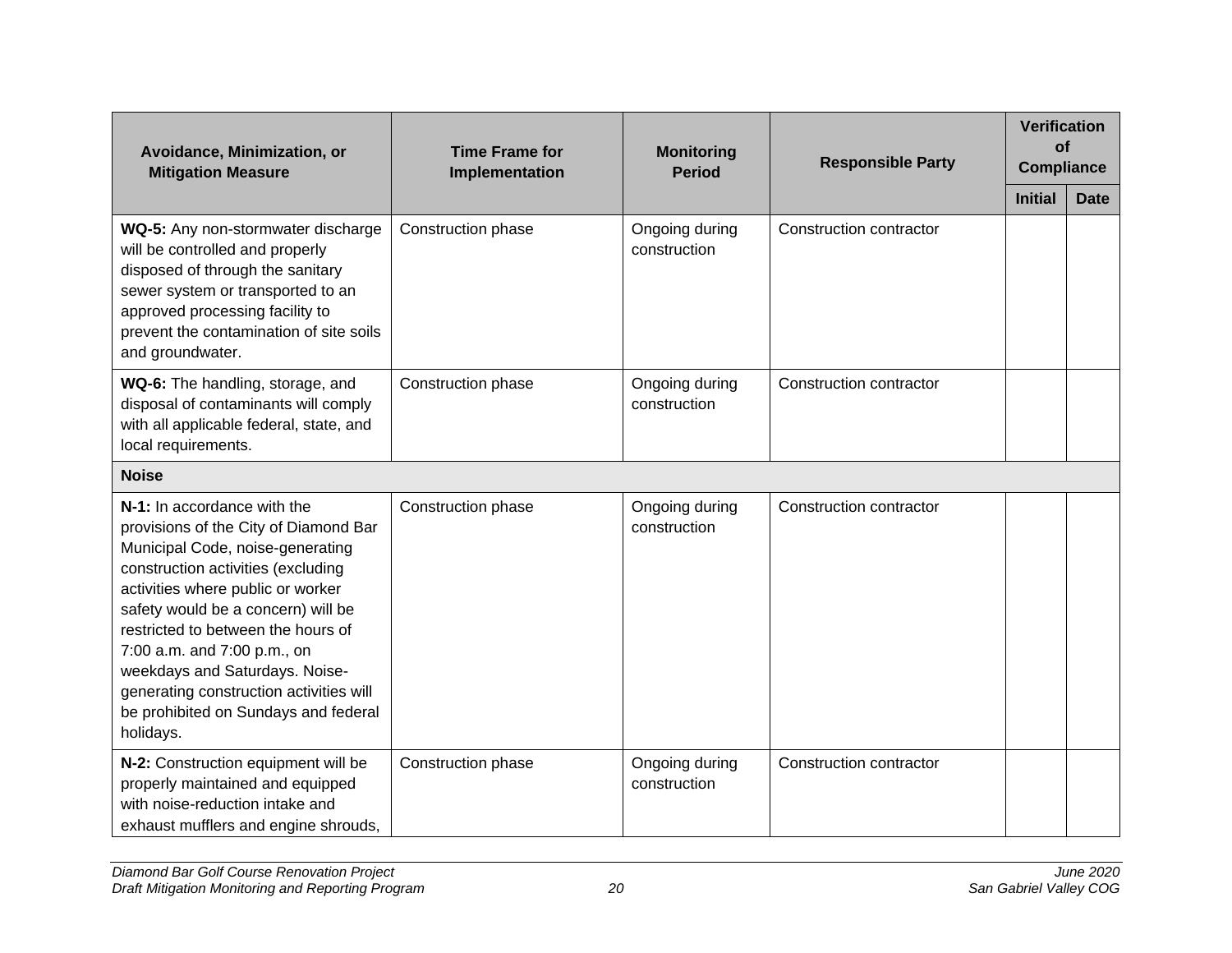| Avoidance, Minimization, or<br><b>Mitigation Measure</b>                                                                                                                                                                       | <b>Time Frame for</b><br>Implementation | <b>Monitoring</b><br><b>Period</b> | <b>Responsible Party</b> | <b>Verification</b><br>of<br><b>Compliance</b> |             |
|--------------------------------------------------------------------------------------------------------------------------------------------------------------------------------------------------------------------------------|-----------------------------------------|------------------------------------|--------------------------|------------------------------------------------|-------------|
|                                                                                                                                                                                                                                |                                         |                                    |                          | <b>Initial</b>                                 | <b>Date</b> |
| in accordance with manufacturers'<br>recommendations. Equipment engine<br>shrouds will be closed during<br>equipment operation.                                                                                                |                                         |                                    |                          |                                                |             |
| N-3: When not in use, the idling of off-<br>road equipment and haul trucks will<br>be prohibited. Signs will be posted in<br>the designated queuing areas and/or<br>job sites to remind drivers and the<br>idling prohibition. | Construction phase                      | Ongoing during<br>construction     | Construction contractor  |                                                |             |
| N-4: Staging and queuing areas will<br>be located at the furthest distance<br>possible from nearby residential land<br>uses.                                                                                                   | Design phase                            | Ongoing during<br>construction     | Construction contractor  |                                                |             |
| N-5: Truck haul routes will be located<br>along roadways that would minimize<br>potential impacts to nearby sensitive<br>land uses.                                                                                            | Design phase                            | Ongoing during<br>construction     | Construction contractor  |                                                |             |
| N-6: Stationary equipment (e.g.,<br>generators and compressors) will be<br>located at the furthest distance<br>possible from nearby residential land<br>uses.                                                                  | Construction phase                      | Ongoing during<br>construction     | Construction contractor  |                                                |             |
| N-7: The construction contractor will<br>post signage at the project area<br>entrance that identifies the name and<br>telephone number of a designated                                                                         | Construction phase                      | Ongoing during<br>construction     | Construction contractor  |                                                |             |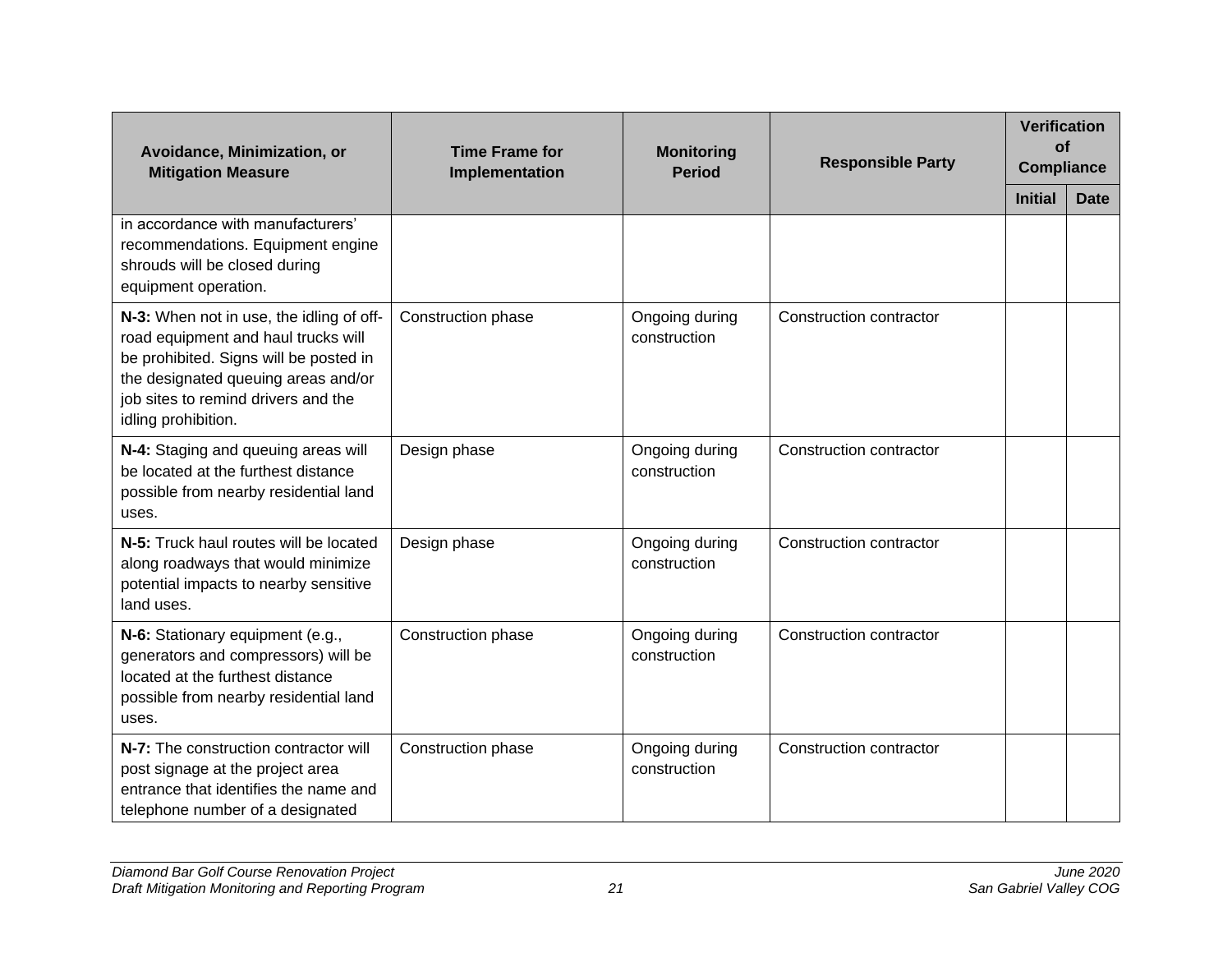| Avoidance, Minimization, or<br><b>Mitigation Measure</b>                                                                                                                                                                                                                                                                                                                                                                                                                                                                                                                | <b>Time Frame for</b><br><b>Monitoring</b><br>Implementation<br><b>Period</b> | <b>Responsible Party</b>       | <b>Verification</b><br>of<br><b>Compliance</b> |                |             |
|-------------------------------------------------------------------------------------------------------------------------------------------------------------------------------------------------------------------------------------------------------------------------------------------------------------------------------------------------------------------------------------------------------------------------------------------------------------------------------------------------------------------------------------------------------------------------|-------------------------------------------------------------------------------|--------------------------------|------------------------------------------------|----------------|-------------|
|                                                                                                                                                                                                                                                                                                                                                                                                                                                                                                                                                                         |                                                                               |                                |                                                | <b>Initial</b> | <b>Date</b> |
| individual(s) to be contacted<br>regarding construction-related noise<br>complaints.                                                                                                                                                                                                                                                                                                                                                                                                                                                                                    |                                                                               |                                |                                                |                |             |
| N-8: Written notices will be provided<br>to land uses located within 100 feet of<br>the project area in advance of<br>construction-related activities. The<br>written notices will be provided a<br>minimum of one week in advance of<br>scheduled construction activities. The<br>written notices will include<br>identification of anticipated<br>construction schedules, designated<br>construction haul truck routes, and<br>the name and telephone number of a<br>designated individual(s) to be<br>contacted regarding construction-<br>related noise complaints. | Construction phase                                                            | Ongoing during<br>construction | <b>SGVCOG</b>                                  |                |             |
| <b>MM-N-1: Temporary construction</b><br>barriers will be installed when noise-<br>generating activities occur within 100<br>feet of noise-sensitive land uses and<br>outdoor activity areas. These areas<br>include, but are not limited to, nearby<br>residential dwellings, Ayres Suites<br>Diamond Bar Hotel, Golf Course<br>driving range, and Golf Course<br>clubhouse. Barriers may consist of<br>loaded vinyl noise curtains, wood, hay                                                                                                                         | Construction phase                                                            | Ongoing during<br>construction | Construction contractor                        |                |             |